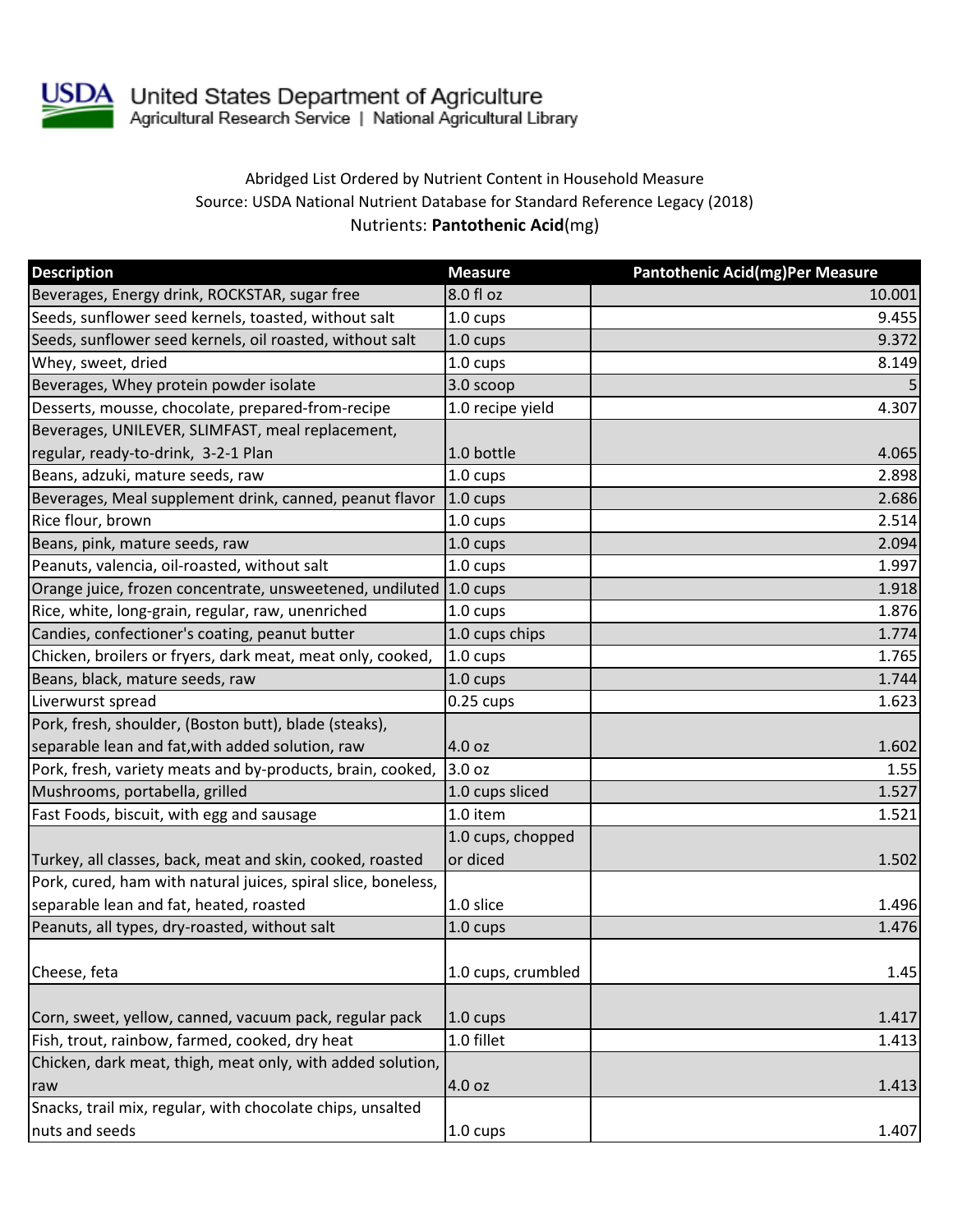| Grapefruit juice, white, frozen concentrate, unsweetened,   |                      |       |
|-------------------------------------------------------------|----------------------|-------|
| undiluted                                                   | 1.0 can (6 fl oz)    | 1.391 |
| Fish, trout, mixed species, cooked, dry heat                | 1.0 fillet           | 1.388 |
| Chicken, broilers or fryers, back, meat only, raw           | 4.0 oz               | 1.383 |
| Game meat, bison, chuck, shoulder clod, separable lean      |                      |       |
| only, cooked, braised                                       | 1.0 serving $(3 oz)$ | 1.377 |
| Milk, chocolate, fluid, commercial, reduced fat, with       |                      |       |
| added vitamin A and vitamin D                               | $1.0 \text{ cups}$   | 1.347 |
| Corn, sweet, yellow, canned, brine pack, regular pack,      |                      |       |
| solids and liquids                                          | 1.0 cups             | 1.336 |
| Pork, fresh, loin, center rib (roasts), bone-in, separable  |                      |       |
| lean only, cooked, roasted                                  | 3.0 oz               | 1.334 |
|                                                             |                      |       |
| Pork, fresh, variety meats and by-products, pancreas, raw   | 1.0 oz               | 1.291 |
|                                                             |                      |       |
| Fast foods, croissant, with egg, cheese, and sausage        | 1.0 sandwich         | 1.282 |
| Fast foods, croissant, with egg, cheese, and ham            | $1.0$ item           | 1.271 |
|                                                             |                      |       |
| Apricots, dehydrated (low-moisture), sulfured, uncooked     | $1.0 \text{ cups}$   | 1.27  |
| Potatoes, scalloped, home-prepared with butter              | 1.0 cups             | 1.259 |
| Potatoes, mashed, dehydrated, flakes without milk, dry      |                      |       |
| form                                                        | $1.0 \text{ cups}$   | 1.247 |
| Fish, bluefish, raw                                         | 1.0 fillet           | 1.242 |
| Peas, mature seeds, sprouted, raw                           | $1.0 \text{ cups}$   | 1.235 |
| Game meat, bison, top round, separable lean only, 1"        |                      |       |
| steak, cooked, broiled                                      | 1.0 serving $(3 oz)$ | 1.231 |
| Pork, fresh, loin, blade (roasts), boneless, separable lean |                      |       |
| and fat, cooked, roasted                                    | 3.0 oz               | 1.231 |
| Fast foods, biscuit, with egg and bacon                     | 1.0 biscuit          | 1.215 |
| Chicken, broilers or fryers, drumstick, meat and skin,      | 1.0 cups, chopped    |       |
| cooked, stewed                                              | or diced             | 1.201 |
|                                                             |                      |       |
| Turkey, ground, 93% lean, 7% fat, pan-broiled crumbles      | 3.0 oz               | 1.19  |
| Game meat, bison, top sirloin, separable lean only, 1"      |                      |       |
| steak, cooked, broiled                                      | 1.0 serving (3 oz)   | 1.143 |
| Soup, cream of celery, canned, prepared with equal          |                      |       |
| volume water                                                | 1.0 cups             | 1.141 |
|                                                             | 1.0 potato large (3" |       |
| Potatoes, Russet, flesh and skin, baked                     | to 4-1/4" dia.       | 1.136 |
| Seeds, safflower seed meal, partially defatted              | 1.0 oz               | 1.133 |
| Pork, fresh, shoulder, (Boston butt), blade (steaks),       |                      |       |
| separable lean and fat, with added solution, cooked,        |                      |       |
| braised                                                     | 3.0 oz               | 1.13  |
| Fish, bluefish, cooked, dry heat                            | 1.0 fillet           | 1.117 |
|                                                             |                      |       |
| Tomato products, canned, puree, without salt added          | $1.0 \text{ cups}$   | 1.1   |
| Tomato products, canned, puree, with salt added             | 1.0 cups             | 1.1   |
| Pork, fresh, loin, country-style ribs, separable lean only, |                      |       |
| bone-in, cooked, broiled                                    | 3.0 oz               | 1.084 |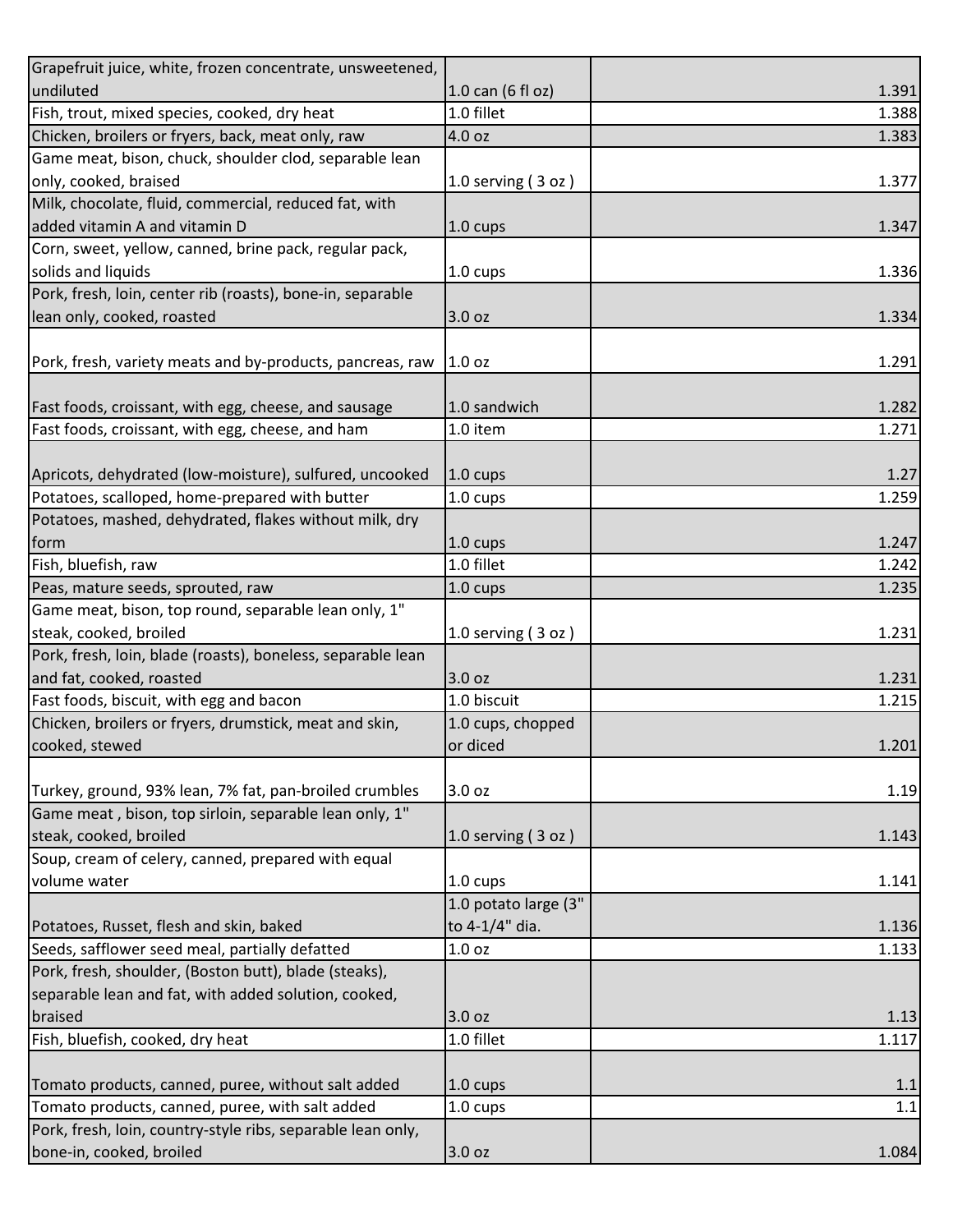| Milk, dry, nonfat, regular, without added vitamin A and        |                      |       |
|----------------------------------------------------------------|----------------------|-------|
| vitamin D                                                      | $0.25 \text{ cups}$  | 1.07  |
|                                                                |                      |       |
| Biscuits, plain or buttermilk, dry mix                         | 1.0 cups, purchased  | 1.061 |
| Eggnog                                                         | 1.0 cups             | 1.059 |
|                                                                |                      |       |
| Nuts, hazelnuts or filberts                                    | 1.0 cups, chopped    | 1.056 |
| Veal, shank (fore and hind), separable lean and fat,           |                      |       |
| cooked, braised                                                | 3.0 oz               | 1.042 |
| Peas, edible-podded, frozen, unprepared                        | $1.0 \text{ cups}$   | 1.037 |
| Game meat, elk, round, separable lean only, cooked,            |                      |       |
| broiled                                                        | 1.0 serving $(3 oz)$ | 1.036 |
|                                                                |                      |       |
| Turkey, all classes, leg, meat and skin, cooked, roasted       | 3.0 oz               | 1.024 |
| Pork, fresh, loin, blade (chops), boneless, separable lean     |                      |       |
| only, boneless, cooked, broiled                                | 3.0 oz               | 1.017 |
| Pork, fresh, loin, country-style ribs, separable lean and fat, |                      |       |
| bone-in, cooked, broiled                                       | 3.0 oz               | 1.013 |
| Chicken, broilers or fryers, leg, meat and skin, cooked,       |                      |       |
| roasted                                                        | 3.0 oz               | 1.012 |
|                                                                | 1.0 medium (2" dia,  |       |
| Sweet potato, cooked, baked in skin, flesh, with salt          | 5" long, raw)        | 1.008 |
| Breadfruit, raw                                                | 1.0 cups             | 1.005 |
|                                                                |                      |       |
| Yogurt, plain, low fat                                         | 1.0 container (6 oz) | 1.005 |
| Beverages, Energy drink, AMP, sugar free                       | 8.0 fl oz            | 1.001 |
|                                                                | 1.0 patty (yield     |       |
|                                                                | from $104.1$ g raw   |       |
| Game meat, elk, ground, cooked, pan-broiled                    | meat)                | 0.998 |
| Milk, sheep, fluid                                             | 1.0 cups             | 0.997 |
| Fish, yellowtail, mixed species, cooked, dry heat              | 0.5 fillet           | 0.994 |
|                                                                | 1.0 patty (yield     |       |
|                                                                | from $112.7$ g raw   |       |
| Game meat, bison, ground, cooked, pan-broiled                  | meat)                | 0.992 |
| Pork, fresh, loin, blade (chops or roasts), boneless,          |                      |       |
| separable lean only, raw                                       | 4.0 oz               | 0.972 |
| Veal, breast, whole, boneless, separable lean only,            |                      |       |
| cooked, braised                                                | 3.0 oz               | 0.969 |
| Cheese food, pasteurized process, American, vitamin D          |                      |       |
| fortified                                                      | $1.0 \text{ cups}$   | 0.966 |
|                                                                |                      |       |
| Turkey, retail parts, thigh, meat and skin, cooked, roasted    | 3.0 oz               | 0.963 |
| Cheese spread, pasteurized process, American                   | 1.0 cups, diced      | 0.96  |
| Braunschweiger (a liver sausage), pork                         | 1.0 <sub>oz</sub>    | 0.958 |
| Milk, buttermilk, dried                                        | $0.25 \text{ cups}$  | 0.951 |
| Pork, fresh, loin, blade (chops or roasts), boneless,          |                      |       |
| separable lean and fat only, raw                               | 4.0 oz               | 0.939 |
| Milk, dry, nonfat, calcium reduced                             | 1.0 oz               | 0.939 |
| Egg, yolk, raw, frozen, sugared, pasteurized                   | 1.0 oz               | 0.932 |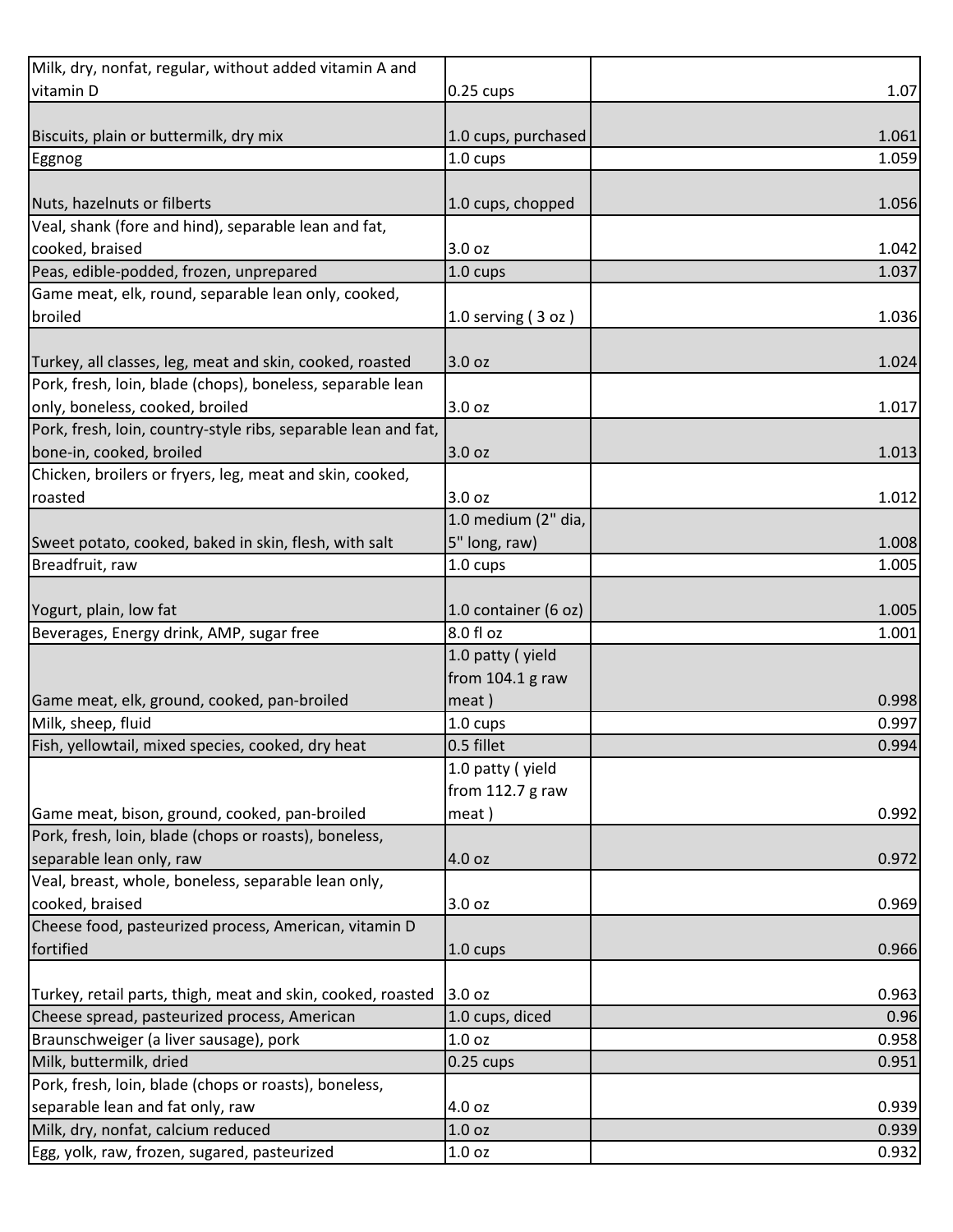| Pork, fresh, enhanced, loin, tenderloin, separable lean       |                      |       |
|---------------------------------------------------------------|----------------------|-------|
| only, raw                                                     | 4.0 oz               | 0.931 |
| Pork, fresh, loin, tenderloin, separable lean and fat, with   |                      |       |
| added solution, raw                                           | 4.0 oz               | 0.925 |
| Milk, reduced fat, fluid, 2% milkfat, protein fortified, with |                      |       |
| added vitamin A and vitamin D                                 | $1.0 \text{ cups}$   | 0.925 |
| Milk, nonfat, fluid, protein fortified, with added vitamin A  |                      |       |
| and vitamin D (fat free and skim)                             | 1.0 cups             | 0.925 |
|                                                               |                      |       |
| Yogurt, fruit, low fat, 11g protein/8 oz                      | 1.0 container (6 oz) | 0.925 |
|                                                               | 1.0 steak (yield     |       |
| Game meat, deer, top round, separable lean only, 1"           | from $134.9$ g raw   |       |
| steak, cooked, broiled                                        | meat)                | 0.922 |
| Milk, lowfat, fluid, 1% milkfat, protein fortified, with      |                      |       |
| added vitamin A and vitamin D                                 | $1.0 \text{ cups}$   | 0.918 |
| Cereals ready-to-eat, granola, homemade                       | 1.0 cups             | 0.917 |
| Chicken, broilers or fryers, meat and skin, cooked, fried,    |                      |       |
| flour                                                         | 3.0 oz               | 0.917 |
| Squash, winter, hubbard, baked, with salt                     | 1.0 cups, cubes      | 0.916 |
| Pork, fresh, leg (ham), whole, separable lean only, cooked,   |                      |       |
| roasted                                                       | 1.0 cups, diced      | 0.905 |
| Tomato products, canned, sauce, with onions                   | 1.0 cups             | 0.902 |
| Chicken, broilers or fryers, meat and skin and giblets and    |                      |       |
| neck, cooked, fried, batter                                   | 3.0 oz               | 0.883 |
| Pork, fresh, loin, sirloin (roasts), bone-in, separable lean  |                      |       |
| and fat, cooked, roasted                                      | 3.0 oz               | 0.881 |
| Pasta, fresh-refrigerated, spinach, as purchased              | 4.0 oz               | 0.881 |
| Turkey, drumstick, from whole bird, meat only, raw            | 4.0 oz               | 0.876 |
| Veal, breast, whole, boneless, separable lean and fat,        |                      |       |
| cooked, braised                                               | 3.0 oz               | 0.875 |
|                                                               |                      |       |
| Peaches, dehydrated (low-moisture), sulfured, stewed          | 1.0 cups             | 0.862 |
| Salami, pork, beef, less sodium                               | 3.0 oz               | 0.86  |
| Game meat, bison, ribeye, separable lean only, 1" steak,      |                      |       |
| cooked, broiled                                               | 1.0 serving (3 oz)   | 0.858 |
|                                                               |                      |       |
| Turkey, whole, dark meat, meat and skin, cooked, roasted      | 3.0 oz               | 0.853 |
|                                                               | 1.0 unit (yield from |       |
| Chicken, broilers or fryers, dark meat, meat and skin,        | 1 lb ready-to-cook   |       |
| cooked, stewed                                                | chicken)             | 0.85  |
| Fish, herring, Pacific, raw                                   | 3.0 oz               | 0.85  |
| Lamb, Australian, imported, fresh, leg, center slice, bone-   |                      |       |
| in, separable lean only, trimmed to 1/8" fat, cooked,         |                      |       |
| broiled                                                       | 3.0 oz               | 0.842 |
|                                                               |                      |       |
| Lamb, Australian, imported, fresh, leg, shank half,           |                      |       |
| separable lean only, trimmed to 1/8" fat, cooked, roasted     | 3.0 oz               | 0.842 |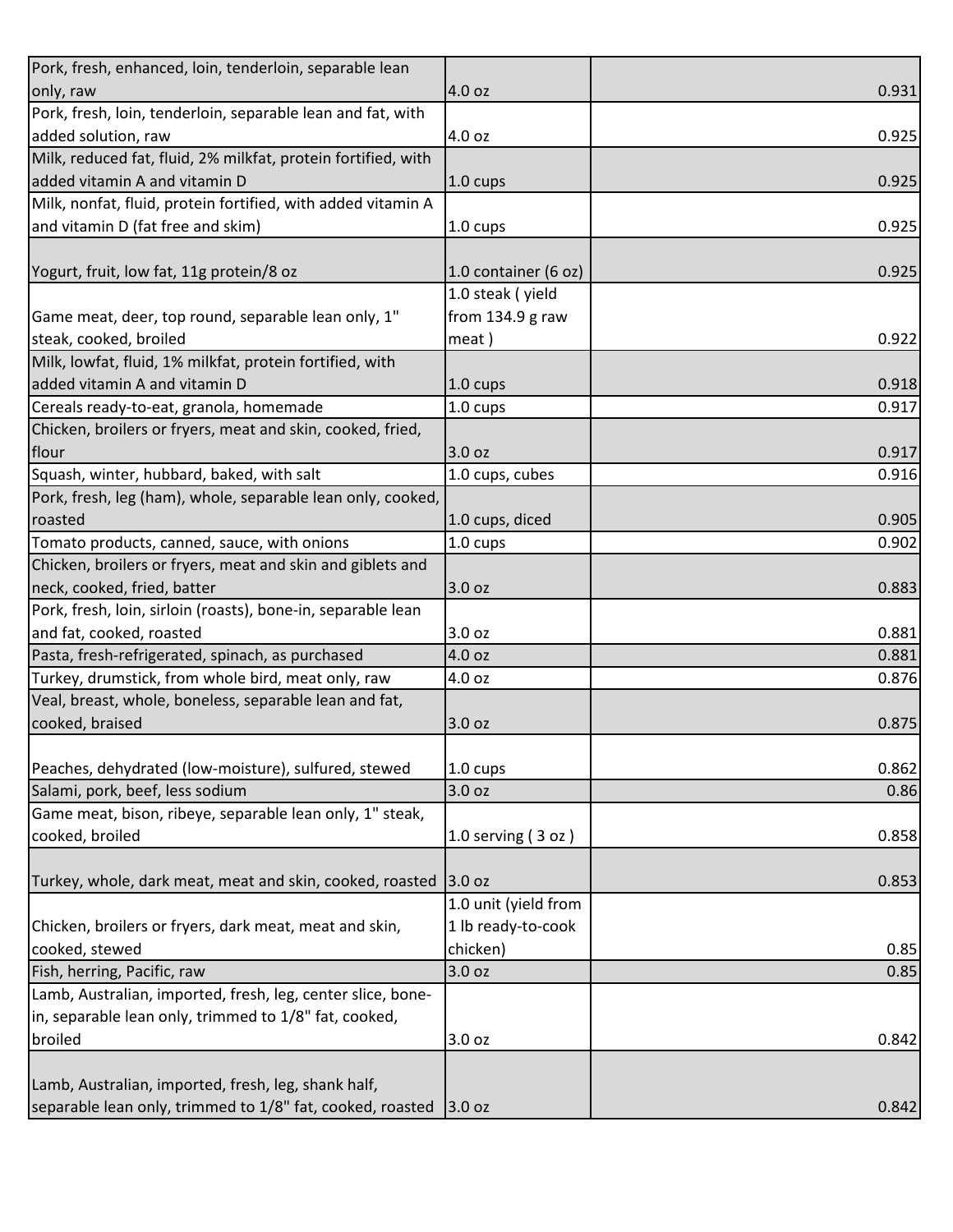| Lamb, Australian, imported, fresh, leg, whole (shank and       |                        |                |
|----------------------------------------------------------------|------------------------|----------------|
| sirloin), separable lean only, trimmed to 1/8" fat, cooked,    |                        |                |
| roasted                                                        | 3.0 oz                 | 0.842          |
| Pie crust, deep dish, frozen, baked, made with enriched        | 1.0 pie crust          |                |
| flour                                                          | (average weight)       | 0.814          |
| Garlic, raw                                                    | $1.0 \text{ cups}$     | 0.811          |
| Plantains, yellow, raw                                         | 1.0 plantain           | 0.81           |
| Pie crust, deep dish, frozen, unbaked, made with enriched      | 1.0 pie crust          |                |
| flour                                                          | (average weight)       | 0.81           |
| Pork, fresh, shoulder, whole, separable lean and fat,          |                        |                |
| cooked, roasted                                                | 1.0 cups, diced        | 0.81           |
| Guinea hen, meat only, raw                                     | 3.0 oz                 | 0.796          |
| Drumstick pods, raw                                            | 1.0 cups slices        | 0.794          |
| Pasta, whole-wheat, dry (Includes foods for USDA's Food        |                        |                |
| Distribution Program)                                          | 1.0 cups spaghetti     | 0.792          |
| Lamb, Australian, imported, fresh, leg, sirloin chops,         |                        |                |
| boneless, separable lean and fat, trimmed to 1/8" fat,         |                        |                |
| cooked, broiled                                                | 3.0 oz                 | 0.79           |
| Sweet potato, canned, syrup pack, drained solids               | 1.0 cups               | 0.788          |
| Seeds, sesame flour, low-fat                                   | 1.0 <sub>oz</sub>      | 0.778          |
|                                                                |                        |                |
| Pork, fresh, leg (ham), whole, separable lean and fat, raw     | 4.0 oz                 | 0.774          |
| DIGIORNO Pizza, cheese topping, rising crust, frozen,          |                        |                |
| baked                                                          | 1.0 slice $1/4$ of pie | 0.769          |
| Egg, whole, raw, fresh                                         | 1.0 large              | 0.766          |
| Turkey, whole, breast, meat only, cooked, roasted              | 3.0 oz                 | 0.765          |
| Pork, Leg sirloin tip roast, boneless, separable lean and fat, |                        |                |
|                                                                | 3.0 oz                 |                |
| raw                                                            | 3.0 oz                 | 0.765<br>0.765 |
| Turkey, ground, fat free, patties, broiled                     |                        |                |
| Turkey from whole, light meat, meat only, with added           |                        |                |
| solution, cooked, roasted                                      | 3.0 oz                 | 0.765          |
| Rice, white, medium-grain, cooked, unenriched                  | 1.0 cups               | 0.764          |
| Milk, producer, fluid, 3.7% milkfat                            | 1.0 cups               | 0.764          |
| Egg, whole, cooked, fried                                      | 1.0 large              | 0.764          |
| Egg, whole, cooked, poached                                    | 1.0 large              | 0.763          |
| Nuts, butternuts, dried                                        | 1.0 cups               | 0.76           |
|                                                                |                        |                |
| Yogurt, fruit, low fat, 9 g protein/8 oz                       | 1.0 container (6 oz)   | 0.758          |
| Mollusks, mussel, blue, raw                                    | 1.0 cups               | 0.75           |
| Chicken, stewing, meat and skin, and giblets and neck,         |                        |                |
| cooked, stewed                                                 | 3.0 oz                 | 0.746          |
| Lamb, Australian, imported, fresh, composite of trimmed        |                        |                |
| retail cuts, separable lean only, trimmed to 1/8" fat,         |                        |                |
| cooked                                                         | 3.0 oz                 | 0.745          |
|                                                                |                        |                |
| Squash, winter, acorn, cooked, boiled, mashed, with salt       | 1.0 cups, mashed       | 0.742          |
| Squash, winter, acorn, cooked, boiled, mashed, without         |                        |                |
| salt                                                           | 1.0 cups, mashed       | 0.742          |
| Fish, pike, northern, cooked, dry heat                         | 3.0 oz                 | 0.74           |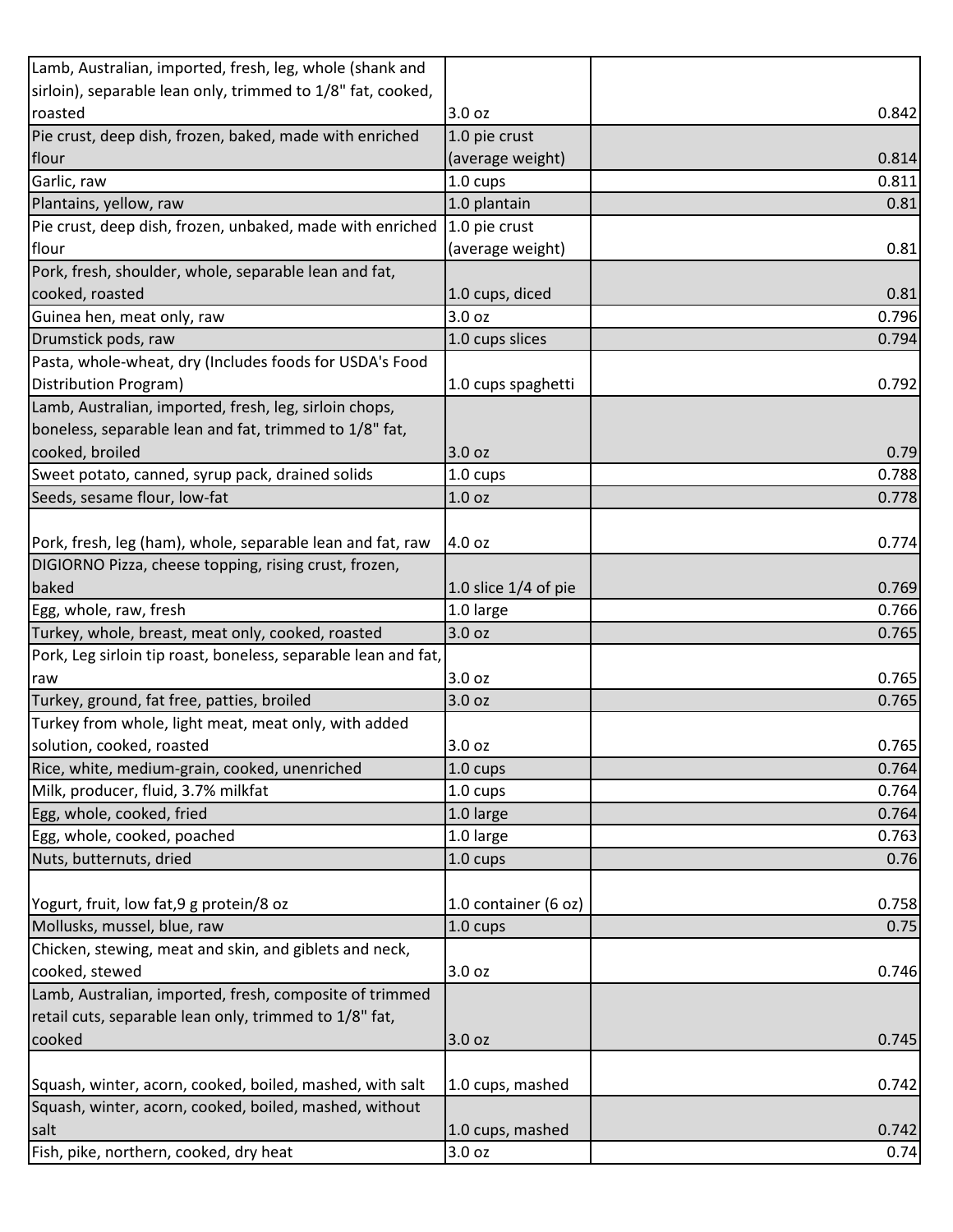| Fish, grouper, mixed species, cooked, dry heat                          | 3.0 oz               | 0.74  |
|-------------------------------------------------------------------------|----------------------|-------|
| Nuts, chestnuts, european, raw, unpeeled                                | 1.0 cups             | 0.738 |
|                                                                         | 1.0 unit (yield from |       |
|                                                                         | 1 lb ready-to-cook   |       |
| Chicken, broilers or fryers, giblets, raw                               | chicken)             | 0.738 |
| Milk, chocolate, fluid, commercial, whole, with added                   |                      |       |
| vitamin A and vitamin D                                                 | 1.0 cups             | 0.738 |
| Plantains, yellow, baked                                                | 1.0 cups             | 0.737 |
|                                                                         |                      |       |
| Squash, winter, butternut, cooked, baked, without salt                  | 1.0 cups, cubes      | 0.736 |
| Fish, salmon, chum, cooked, dry heat                                    | 3.0 oz               | 0.735 |
| Fish, mahimahi, cooked, dry heat                                        | 3.0 oz               | 0.735 |
| Fish, lingcod, cooked, dry heat                                         | 3.0 oz               | 0.735 |
| Fish, seatrout, mixed species, cooked, dry heat                         | 3.0 oz               | 0.735 |
|                                                                         |                      |       |
| Peas, edible-podded, raw                                                | 1.0 cups, chopped    | 0.735 |
| Lamb, Australian, imported, fresh, rib chop/rack roast,                 |                      |       |
| frenched, bone-in, separable lean only, trimmed to 1/8"                 |                      |       |
| fat, raw                                                                | 4.0 oz               | 0.735 |
| Beef, brisket, flat half, boneless, separable lean and fat,             |                      |       |
| trimmed to 0" fat, choice, raw                                          | 4.0 oz               | 0.731 |
| Pork, ground, 96% lean / 4% fat, raw                                    | 4.0 oz               | 0.73  |
|                                                                         | 1.0 unit (yield from |       |
|                                                                         | 1 lb ready-to-cook   |       |
| Chicken, broilers or fryers, leg, meat only, cooked, fried              | chicken)             | 0.729 |
|                                                                         | 1.0 unit (yield from |       |
|                                                                         | 1 lb ready-to-cook   |       |
| Chicken, broilers or fryers, light meat, meat only, raw                 | chicken)             | 0.723 |
|                                                                         | 3.0 oz grilled       |       |
| Pork, ground, 96% lean / 4% fat, cooked, crumbles                       | patties              | 0.719 |
| Potatoes, mashed, dehydrated, prepared from flakes                      | $1.0 \text{ cups}$   | 0.718 |
| without milk, whole milk and butter added<br>Pomegranate juice, bottled | 1.0 cups             | 0.71  |
| Fish, salmon, coho, wild, cooked, moist heat                            | 3.0 oz               | 0.709 |
| Pork sausage, link/patty, reduced fat, unprepared                       | 3.0 oz               | 0.706 |
| Corn grain, white                                                       | 1.0 cups             | 0.704 |
| Squash, winter, hubbard, cooked, boiled, mashed, without                |                      |       |
| salt                                                                    | 1.0 cups, mashed     | 0.701 |
| Squash, winter, hubbard, cooked, boiled, mashed, with                   |                      |       |
| salt                                                                    | 1.0 cups, mashed     | 0.701 |
|                                                                         |                      |       |
| Soybeans, mature seeds, sprouted, cooked, steamed                       | $1.0 \text{ cups}$   | 0.698 |
|                                                                         |                      |       |
| Mountain yam, hawaii, cooked, steamed, without salt                     | 1.0 cups, cubes      | 0.696 |
|                                                                         |                      |       |
| Beef, chuck eye roast, boneless, America's Beef Roast,                  |                      |       |
| separable lean and fat, trimmed to 0" fat, all grades, raw              | 4.0 oz               | 0.694 |
| Pork, fresh, shoulder, blade, boston (steaks), separable                |                      |       |
| lean only, cooked, broiled                                              | 3.0 oz               | 0.694 |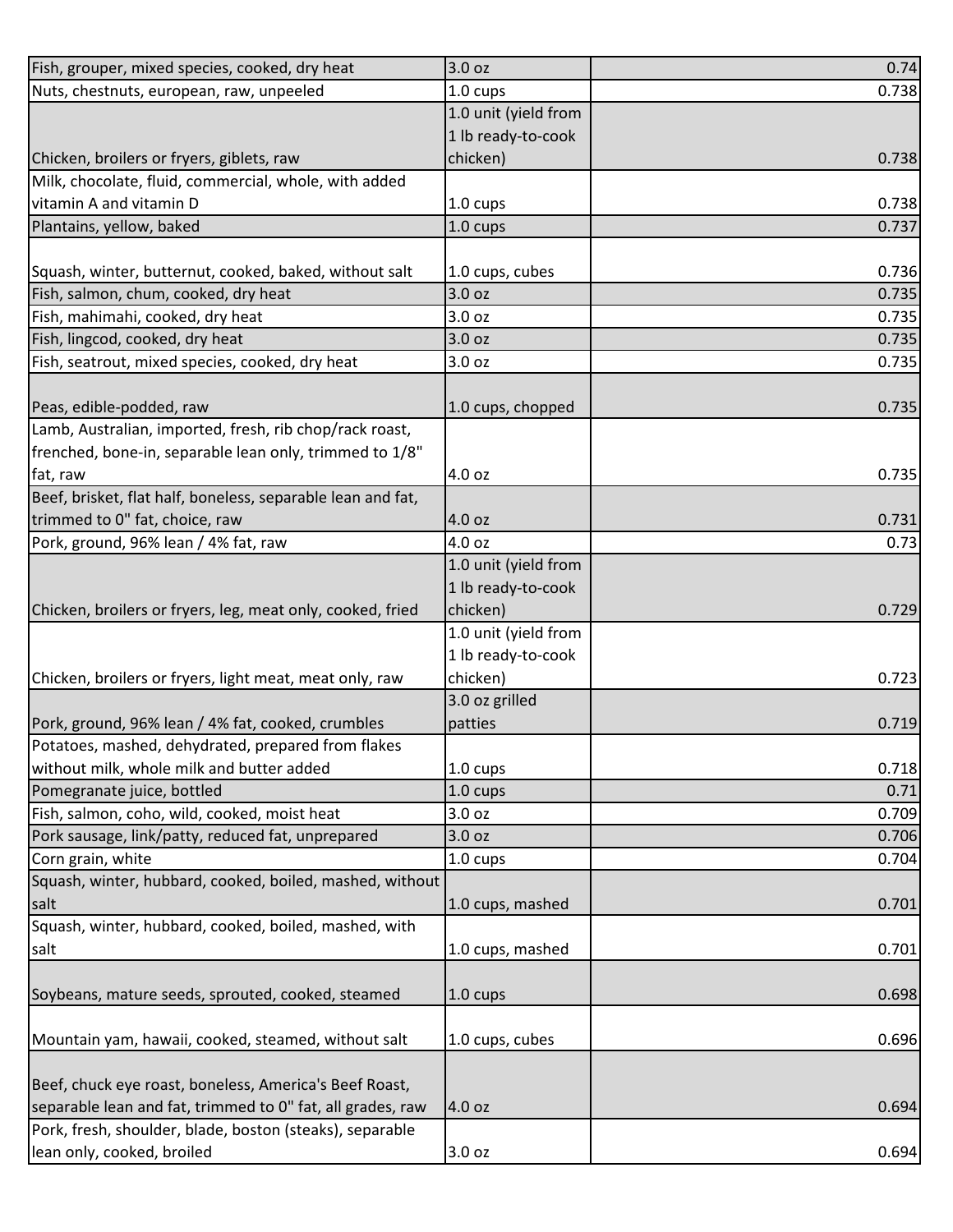| Beef, flank, steak, separable lean and fat, trimmed to 0"   |                      |       |
|-------------------------------------------------------------|----------------------|-------|
| fat, all grades, raw                                        | 4.0 oz               | 0.689 |
| Chicken, skin (drumsticks and thighs), raw                  | 4.0 oz               | 0.689 |
| Pasta, fresh-refrigerated, plain, as purchased              | 4.0 oz               | 0.685 |
| Beef, chuck, short ribs, boneless, separable lean only,     |                      |       |
| trimmed to 0" fat, choice, cooked, braised                  | 3.0 oz               | 0.68  |
|                                                             | 1.0 cups chopped     |       |
| Chicken, gizzard, all classes, cooked, simmered             | or dice              | 0.679 |
| Beans, kidney, mature seeds, sprouted, raw                  | $1.0 \text{ cups}$   | 0.677 |
| Seeds, pumpkin and squash seed kernels, roasted, with       |                      |       |
| salt added                                                  | $1.0 \text{ cups}$   | 0.673 |
| Soup, chicken noodle, dry, mix                              | 1.0 packet           | 0.662 |
|                                                             |                      |       |
| Yogurt, plain, whole milk                                   | 1.0 container (6 oz) | 0.661 |
| Beef, loin, top loin, separable lean and fat, trimmed to    |                      |       |
| 1/8" fat, select, raw                                       | 4.0 oz               | 0.659 |
|                                                             |                      |       |
| Lamb, Australian, imported, fresh, shoulder, blade,         |                      |       |
| separable lean only, trimmed to 1/8" fat, cooked, broiled   | 3.0 oz               | 0.659 |
| Sorghum flour, whole-grain                                  | 1.0 cups             | 0.652 |
| Cornmeal, white, self-rising, bolted, with wheat flour      |                      |       |
| added, enriched                                             | $1.0 \text{ cups}$   | 0.651 |
|                                                             | 1.0 cups sections,   |       |
| Grapefruit, raw, white, Florida                             | with juice           | 0.651 |
| Cheese, cottage, nonfat, uncreamed, dry, large or small     | 1.0 cups (not        |       |
| curd                                                        | packed)              | 0.647 |
| Squab, (pigeon), meat and skin, raw                         | 3.0 oz               | 0.646 |
| Fish, grouper, mixed species, raw                           | 3.0 oz               | 0.637 |
| Fish, mackerel, spanish, raw                                | 3.0 oz               | 0.637 |
|                                                             | 1.0 cups spiral      |       |
| Macaroni, vegetable, enriched, dry                          | shaped               | 0.632 |
| Edamame, frozen, unprepared                                 | 1.0 cups             | 0.631 |
| Vegetable juice cocktail, canned                            | 1.0 cups             | 0.63  |
| Cheese, cottage, creamed, large or small curd               | 4.0 oz               | 0.629 |
| Cheese, provolone                                           | 1.0 cups, diced      | 0.628 |
| Squash, summer, zucchini, italian style, canned             | $1.0 \text{ cups}$   | 0.622 |
| Beef, tenderloin, steak, separable lean and fat, trimmed to |                      |       |
| 1/8" fat, select, raw                                       | 4.0 oz               | 0.62  |
| Rice, white, long-grain, regular, cooked, unenriched, with  |                      |       |
| salt                                                        | $1.0 \text{ cups}$   | 0.616 |
|                                                             | 1.0 serving 4 oz     |       |
| Puddings, rice, ready-to-eat                                | pudding cups         | 0.61  |
|                                                             | 1.0 cups sections,   |       |
| Grapefruit, raw, pink and red, all areas                    | with juice           | 0.603 |
|                                                             |                      |       |
| Cardoon, raw                                                | 1.0 cups, shredded   | 0.602 |
| Lamb, Australian, imported, fresh, shoulder, arm,           |                      |       |
| separable lean and fat, trimmed to 1/8" fat, cooked,        |                      |       |
| braised                                                     | 3.0 oz               | 0.601 |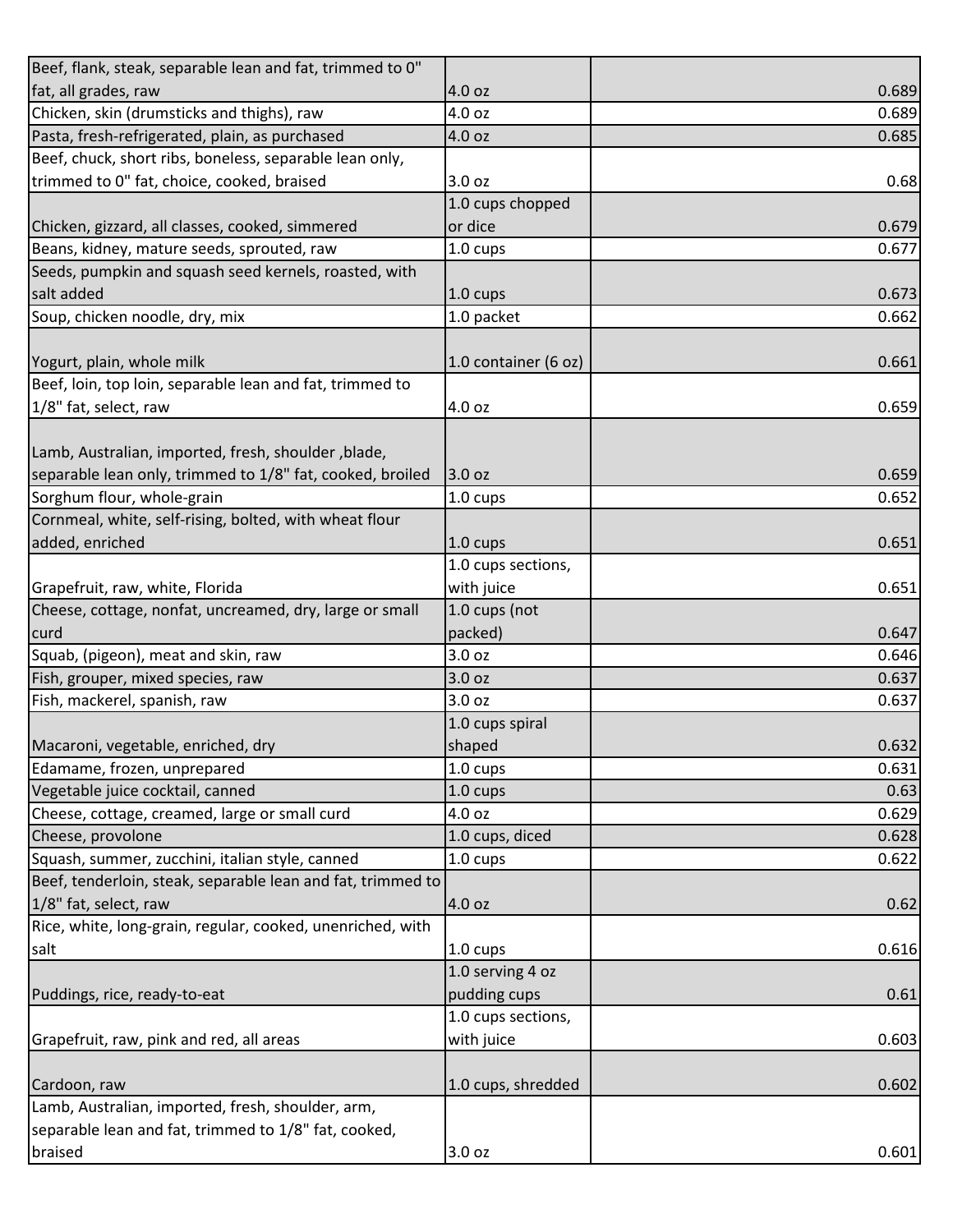| Wheat flour, white, bread, enriched                            | 1.0 cups            | 0.6   |
|----------------------------------------------------------------|---------------------|-------|
| Lamb, shoulder, blade, separable lean and fat, trimmed to      |                     |       |
| 1/8" fat, choice, cooked, roasted                              | 3.0 <sub>oz</sub>   | 0.595 |
|                                                                |                     |       |
| Cream, fluid, heavy whipping                                   | 1.0 cups, whipped   | 0.594 |
| Pork, fresh, loin, whole, separable lean and fat, cooked,      |                     |       |
| broiled                                                        | 3.0 oz              | 0.593 |
| Fish, cisco, raw                                               | 1.0 fillet          | 0.593 |
| Cheese, cottage, lowfat, 2% milkfat                            | 4.0 oz              | 0.592 |
| Pork, cured, ham and water product, slice, boneless,           |                     |       |
| separable lean and fat, heated, pan-broil                      | 3.0 oz (3 oz)       | 0.586 |
|                                                                | 12.0 oz serving 2.7 |       |
| Sausage, pork and beef, with cheddar cheese, smoked            | <b>OZ</b>           | 0.585 |
| POPEYES, Spicy Chicken Strips, analyzed 2006                   | 1.0 strip           | 0.583 |
| Pork, fresh, loin, top loin (roasts), boneless, separable lean |                     |       |
| only, cooked, roasted                                          | 3.0 oz              | 0.581 |
| Sausage, turkey, fresh, raw                                    | 1.0 serving         | 0.581 |
| Mushrooms, Chanterelle, raw                                    | 1.0 cups            | 0.581 |
| Lamb, shoulder, arm, separable lean and fat, trimmed to        |                     |       |
| 1/8" fat, cooked, broiled                                      | 3.0 oz              | 0.578 |
| POPEYES, Mild Chicken Strips, analyzed 2006                    | 1.0 strip           | 0.572 |
| Cheese, ricotta, whole milk                                    | $0.5 \text{ cups}$  | 0.572 |
| Cheese, mozzarella, low moisture, part-skim                    | 1.0 cups, diced     | 0.566 |
| Pork, fresh, shoulder, blade, boston (roasts), separable       |                     |       |
| lean and fat, cooked, roasted                                  | 3.0 oz              | 0.565 |
| Fish, tilapia, raw                                             | 1.0 fillet          | 0.565 |
| Pork, cured, ham, shank, bone-in, separable lean only,         |                     |       |
| unheated                                                       | 3.0 oz              | 0.563 |
| Lamb, loin, separable lean and fat, trimmed to 1/8" fat,       |                     |       |
| choice, cooked, roasted                                        | 3.0 oz              | 0.561 |
| Oranges, raw, with peel                                        | 1.0 cups            | 0.561 |
| Beef, ground, 90% lean meat / 10% fat, patty, cooked,          |                     |       |
| broiled                                                        | 3.0 oz              | 0.559 |
|                                                                |                     |       |
| Lamb, Australian, imported, fresh, foreshank, separable        |                     |       |
| lean only, trimmed to 1/8" fat, cooked, braised                | 3.0 oz              | 0.558 |
| Tomato products, canned, sauce, with onions, green             |                     |       |
| peppers, and celery                                            | $1.0 \text{ cups}$  | 0.552 |
| Wheat flour, white, all-purpose, unenriched                    | $1.0 \text{ cups}$  | 0.547 |
| Wheat flour, white, all-purpose, enriched, calcium-            |                     |       |
| fortified                                                      | 1.0 cups            | 0.547 |
| Lamb, rib, separable lean and fat, trimmed to 1/8" fat,        |                     |       |
| choice, cooked, roasted                                        | 3.0 oz              | 0.544 |
| Cheese, cheddar (Includes foods for USDA's Food                |                     |       |
| Distribution Program)                                          | 1.0 cups, diced     | 0.541 |
| Pork, cured, ham, rump, bone-in, separable lean only,          |                     |       |
| unheated                                                       | 3.0 oz              | 0.537 |
|                                                                |                     |       |
| Tomato products, canned, sauce, with tomato tidbits            | 1.0 cups            | 0.534 |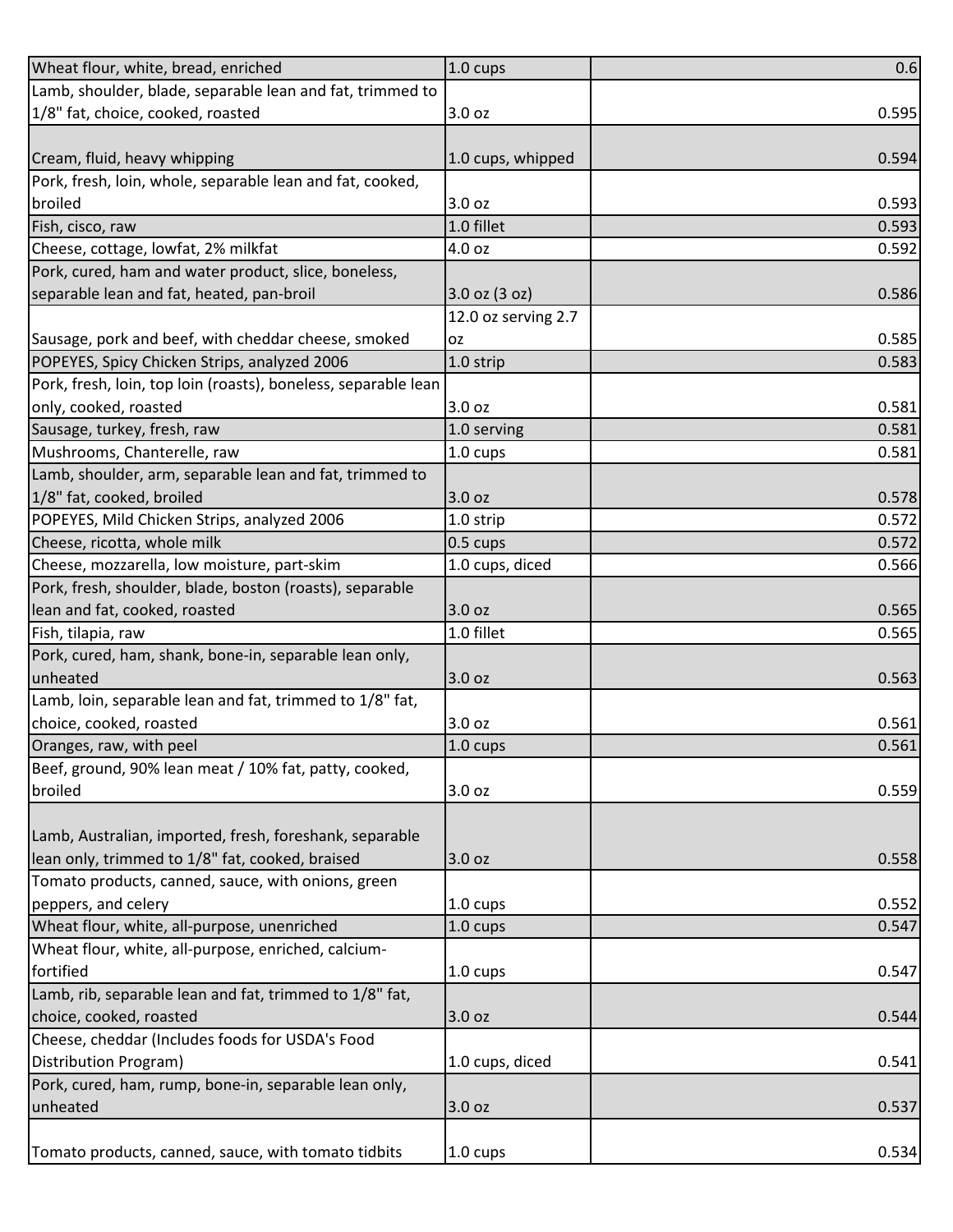| Cream puff, eclair, custard or cream filled, iced            | 4.0 oz               | 0.532 |
|--------------------------------------------------------------|----------------------|-------|
| Lamb, Australian, imported, fresh, rib chop, frenched,       |                      |       |
| bone-in, separable lean and fat, trimmed to 1/8" fat,        |                      |       |
| cooked, grilled                                              | 3.0 oz               | 0.531 |
|                                                              |                      |       |
| Apricots, dried, sulfured, stewed, without added sugar       | 1.0 cups, halves     | 0.527 |
| Pork, cured, ham, shank, bone-in, separable lean and fat,    |                      |       |
| unheated                                                     | 3.0 oz               | 0.527 |
|                                                              |                      |       |
| Lamb, Australian, imported, fresh, foreshank, separable      |                      |       |
| lean and fat, trimmed to 1/8" fat, cooked, braised           | 3.0 oz               | 0.525 |
| Cornmeal, whole-grain, white                                 | $1.0 \text{ cups}$   | 0.518 |
| Lamb, rib, separable lean and fat, trimmed to 1/8" fat,      |                      |       |
| choice, cooked, broiled                                      | 3.0 oz               | 0.518 |
| Lamb, shoulder, blade, separable lean and fat, trimmed to    |                      |       |
| 1/8" fat, choice, cooked, braised                            | 3.0 oz               | 0.518 |
| Squash, summer, zucchini, includes skin, cooked, boiled,     |                      |       |
| drained, without salt                                        | 1.0 cups, sliced     | 0.518 |
| Carambola, (starfruit), raw                                  | 1.0 cups, cubes      | 0.516 |
|                                                              |                      |       |
| Beef, round, top round, steak, separable lean and fat,       |                      |       |
| trimmed to 1/8" fat, choice, cooked, broiled                 | 3.0 oz               | 0.513 |
| Pork, cured, ham, rump, bone-in, separable lean and fat,     |                      |       |
| unheated                                                     | 3.0 oz               | 0.506 |
| Beef, top sirloin, steak, separable lean only, trimmed to 0" |                      |       |
| fat, choice, cooked, broiled                                 | 3.0 oz               | 0.506 |
| Broccoli, frozen, chopped, cooked, boiled, drained,          |                      |       |
| without salt                                                 | $1.0 \text{ cups}$   | 0.504 |
| Potatoes, baked, skin, without salt                          | 1.0 skin             | 0.497 |
| Corn, sweet, yellow, frozen, kernels cut off cob,            |                      |       |
| unprepared (Includes foods for USDA's Food Distribution      |                      |       |
| Program)                                                     | 1.0 cups             | 0.491 |
| Cheese, blue                                                 | 1.0 <sub>oz</sub>    | 0.49  |
| Beef, brisket, flat half, separable lean and fat, trimmed to |                      |       |
| 0" fat, select, cooked, braised                              | 3.0 oz               | 0.486 |
| Orange juice, chilled, includes from concentrate, with       |                      |       |
| added calcium                                                | $1.0 \text{ cups}$   | 0.486 |
| Orange juice, chilled, includes from concentrate, with       |                      |       |
| added calcium and vitamin D                                  | 1.0 cups             | 0.486 |
| Fish, wolffish, Atlantic, raw                                | 3.0 oz               | 0.484 |
|                                                              | 1.0 unit (yield from |       |
|                                                              | 1 lb ready-to-cook   |       |
| Chicken, broilers or fryers, back, meat and skin, raw        | chicken)             | 0.483 |
| Beans, black turtle, mature seeds, cooked, boiled, without   |                      |       |
| salt                                                         | $1.0 \text{ cups}$   | 0.481 |
|                                                              |                      |       |
| Soup, pea, split with ham, canned, chunky, ready-to-serve    | $1.0 \text{ cups}$   | 0.48  |
| Fish, salmon, pink, canned, drained solids                   | 3.0 oz               | 0.479 |
| Celery, cooked, boiled, drained, without salt                | 1.0 cups, diced      | 0.475 |
|                                                              |                      |       |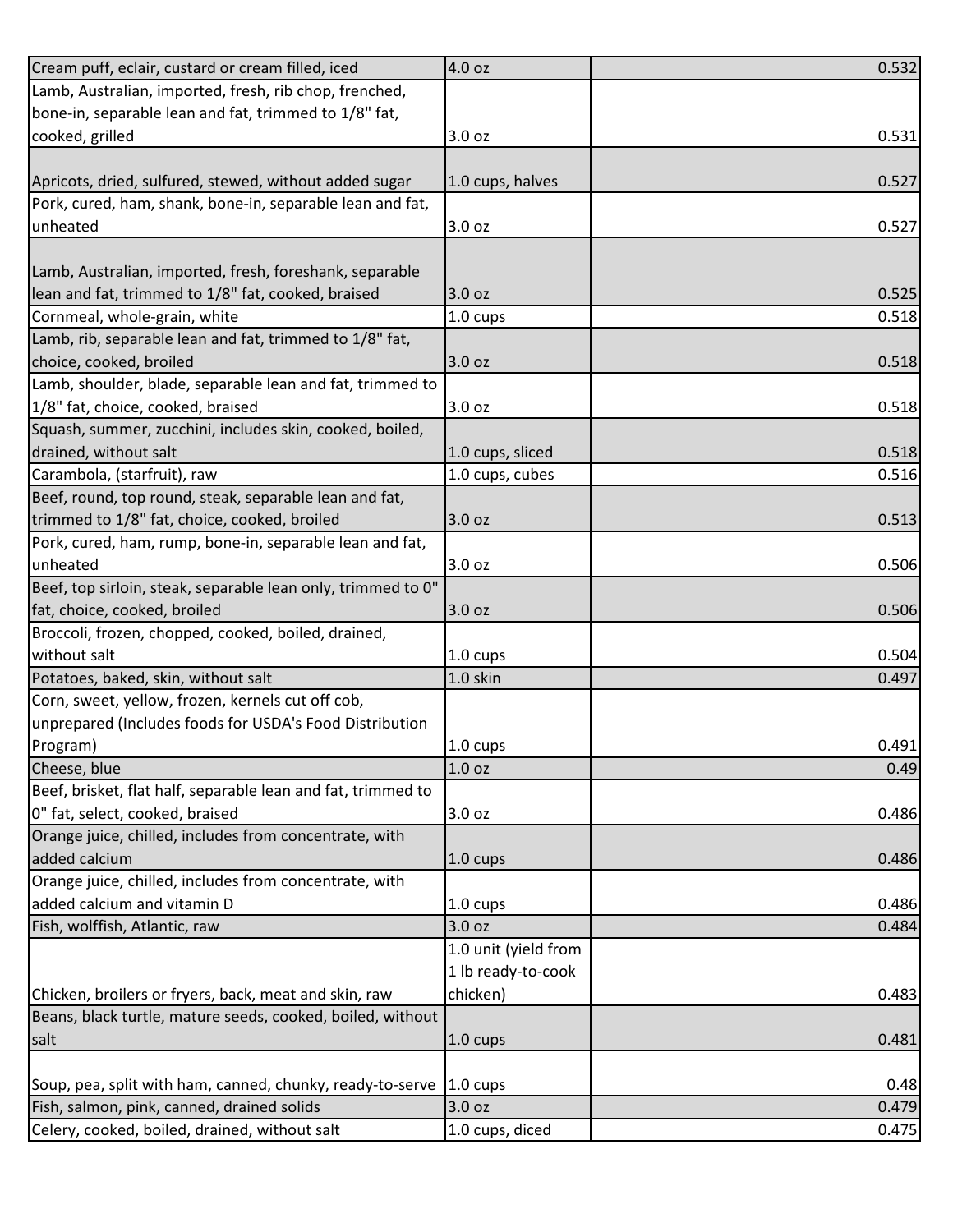|                                                                | 1.0 cups spiral          |       |
|----------------------------------------------------------------|--------------------------|-------|
| Macaroni, vegetable, enriched, cooked                          | shaped                   | 0.469 |
| Game meat, deer, loin, separable lean only, 1" steak,          |                          |       |
| cooked, broiled                                                | 1.0 steak                | 0.469 |
| Lamb, New Zealand, imported, frozen, leg, whole (shank         |                          |       |
| and sirloin), separable lean and fat, trimmed to 1/8" fat,     |                          |       |
| cooked, roasted                                                | 3.0 oz                   | 0.468 |
| Fish, salmon, pink, canned, without salt, solids with bone     |                          |       |
| and liquid                                                     | 3.0 oz                   | 0.468 |
| Cheese, swiss                                                  | 1.0 cups, diced          | 0.466 |
|                                                                |                          |       |
| Beverages, Propel Zero, fruit-flavored, non-carbonated         | 1.0 fl oz                | 0.465 |
| Puddings, chocolate, dry mix, regular, prepared with           |                          |       |
| whole milk                                                     | $0.5 \text{ cups}$       | 0.463 |
| Peas and carrots, frozen, cooked, boiled, drained, without     | 1.0 package $(10 oz)$    |       |
| salt                                                           | yields                   | 0.453 |
| Infant formula, ABBOTT NUTRITION, SIMILAC, GO AND              |                          |       |
| GROW, ready-to-feed, with ARA and DHA                          | 5.0 fl oz                | 0.451 |
| Cereals, oats, instant, fortified, with raisins and spice,     |                          |       |
| prepared with water                                            | $1.0 \text{ cups}$       | 0.451 |
|                                                                | 1.0 cups sections,       |       |
|                                                                | without                  |       |
|                                                                |                          |       |
| Oranges, raw, California, valencias                            | membranes                | 0.45  |
| Cheese, parmesan, grated                                       | 1.0 cups                 | 0.45  |
| Beef, top sirloin, steak, separable lean and fat, trimmed to   |                          |       |
| 1/8" fat, choice, cooked, broiled                              | 3.0 oz                   | 0.449 |
|                                                                |                          |       |
| Beef, loin, bottom sirloin butt, tri-tip roast, separable lean |                          |       |
| only, trimmed to 0" fat, all grades, cooked, roasted           | 3.0 oz                   | 0.447 |
| Currants, european black, raw                                  | 1.0 cups                 | 0.446 |
| Cauliflower, green, raw                                        | 1.0 cups                 | 0.445 |
| Barbecue loaf, pork, beef                                      | 1.0 oz                   | 0.445 |
| Beef, tenderloin, steak, separable lean and fat, trimmed to    |                          |       |
| 1/8" fat, all grades, cooked, broiled                          | 3.0 oz                   | 0.444 |
|                                                                | 1.0 cups whole           |       |
| Nuts, almonds, dry roasted, without salt added                 | kernels                  | 0.443 |
| Lamb, New Zealand, imported, frozen, shoulder, whole           |                          |       |
| (arm and blade), separable lean and fat, trimmed to 1/8"       |                          |       |
| fat, cooked, braised                                           | 3.0 oz                   | 0.442 |
| Beans, black turtle, mature seeds, canned                      | 1.0 cups                 | 0.442 |
|                                                                |                          |       |
| Burdock root, cooked, boiled, drained, without salt            | $1.0$ cups $(1"$ pieces) | 0.441 |
| Lima beans, immature seeds, cooked, boiled, drained,           |                          |       |
| without salt                                                   | $1.0 \text{ cups}$       | 0.437 |
| Broccoli, frozen, chopped, unprepared                          | 1.0 cups                 | 0.435 |
| Fish, scup, cooked, dry heat                                   | 1.0 fillet               | 0.432 |
| Gooseberries, raw                                              | 1.0 cups                 | 0.429 |
| Mollusks, octopus, common, raw                                 | 3.0 oz                   | 0.425 |
|                                                                |                          |       |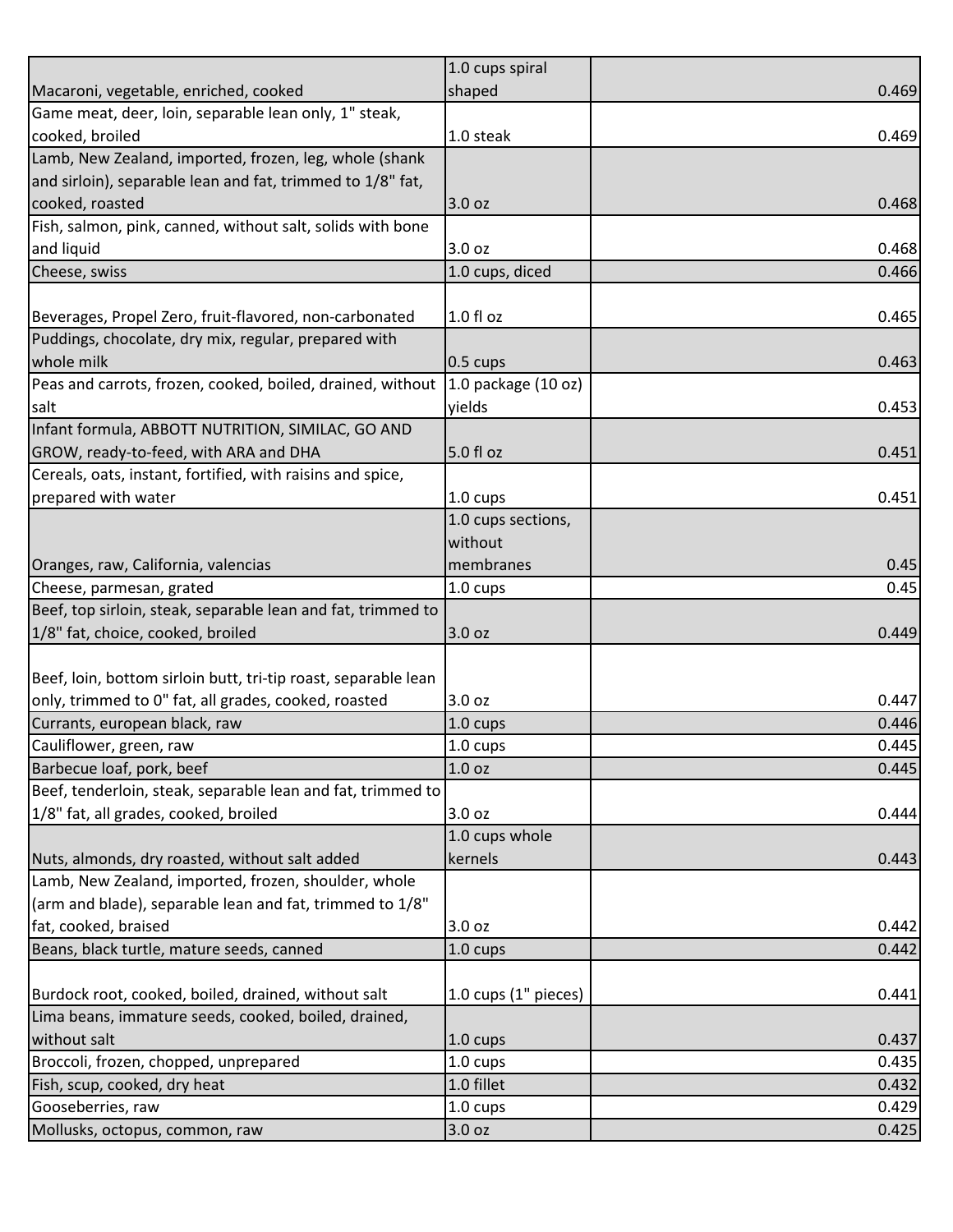| Beef, round, top round steak, boneless, separable lean       |                    |       |
|--------------------------------------------------------------|--------------------|-------|
| and fat, trimmed to 0" fat, all grades, cooked, grilled      | 3.0 oz             | 0.422 |
| Tangerines, (mandarin oranges), raw                          | 1.0 cups, sections | 0.421 |
|                                                              |                    |       |
| Noodles, egg, unenriched, cooked, without added salt         | 1.0 cups           | 0.421 |
|                                                              |                    |       |
| Lamb, New Zealand, imported, frozen, loin, separable lean    |                    |       |
| and fat, trimmed to 1/8" fat, cooked, broiled                | 3.0 oz             | 0.416 |
| Fish, tuna, skipjack, fresh, cooked, dry heat                | 3.0 oz             | 0.412 |
|                                                              |                    |       |
| Beef, round, top round steak, boneless, separable lean       |                    |       |
| and fat, trimmed to 0" fat, choice, cooked, grilled          | 3.0 oz             | 0.412 |
| Soup, black bean, canned, condensed                          | 1.0 cups (8 fl oz) | 0.411 |
| Beef, round, top round, steak, separable lean and fat,       |                    |       |
| trimmed to 1/8" fat, prime, cooked, broiled                  | 3.0 oz             | 0.408 |
| Bagels, plain, enriched, with calcium propionate (includes   |                    |       |
| onion, poppy, sesame)                                        | 1.0 bagel          | 0.403 |
|                                                              |                    |       |
| Potatoes, boiled, cooked without skin, flesh, without salt   | $0.5 \text{ cups}$ | 0.397 |
|                                                              |                    |       |
| Potatoes, boiled, cooked without skin, flesh, with salt      | 0.5 cups           | 0.397 |
|                                                              |                    |       |
| Turnip greens, cooked, boiled, drained, without salt         | 1.0 cups, chopped  | 0.395 |
| Cereals ready-to-eat, POST, Shredded Wheat, original         | 1.0 cups (1 NLEA   |       |
| spoon-size                                                   | serving)           | 0.392 |
|                                                              |                    |       |
| Pasta, dry, unenriched                                       | 1.0 cups spaghetti | 0.392 |
|                                                              |                    |       |
| Pasta, dry, enriched                                         | 1.0 cups spaghetti | 0.392 |
| Soup, chicken, canned, chunky, ready-to-serve                | 1.0 cups           | 0.392 |
| Frankfurter, pork                                            | 1.0 link           | 0.387 |
| Cheese, camembert                                            | 1.0 <sub>oz</sub>  | 0.387 |
|                                                              | 1.0 serving        |       |
|                                                              | (approximate       |       |
| Bread, salvadoran sweet cheese (quesadilla salvadorena)      | serving size)      | 0.385 |
| Mollusks, oyster, eastern, wild, cooked, moist heat          | 3.0 oz             | 0.38  |
| Soybeans, green, raw                                         | 1.0 cups           | 0.376 |
| Beef, short loin, porterhouse steak, separable lean and fat, |                    |       |
| trimmed to 1/8" fat, choice, raw                             | 4.0 oz             | 0.374 |
| Noodles, egg, spinach, enriched, cooked                      | 1.0 cups           | 0.373 |
|                                                              | 1.0 slice (average |       |
| Bread, pan dulce, sweet yeast bread                          | weight of 1 slice) | 0.372 |
| Squash, winter, butternut, frozen, cooked, boiled, without   |                    |       |
| salt                                                         | 1.0 cups, mashed   | 0.37  |
| Beets, canned, regular pack, solids and liquids              | 1.0 cups           | 0.369 |
|                                                              |                    |       |
| Veal, shank (fore and hind), separable lean only, raw        | 1.0 <sub>oz</sub>  | 0.369 |
| Cheese, mexican, queso chihuahua                             | 1.0 cups, diced    | 0.368 |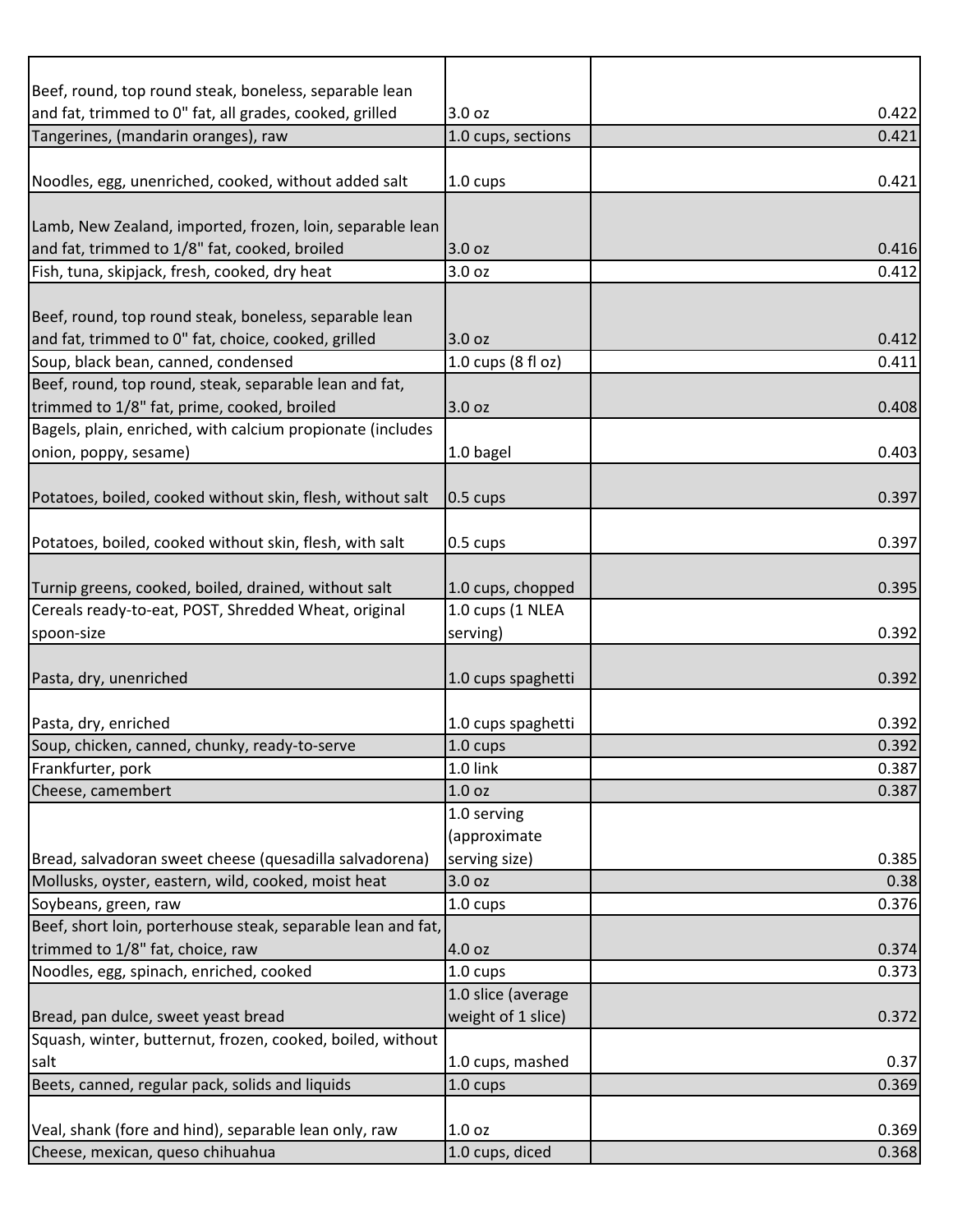| Focaccia, Italian flatbread, plain                          | 1.0 piece            | 0.368 |
|-------------------------------------------------------------|----------------------|-------|
|                                                             |                      |       |
| Veal, shank (fore and hind), separable lean and fat, raw    | 1.0 <sub>oz</sub>    | 0.366 |
| Cheese, pasteurized process, swiss                          | 1.0 cups, diced      | 0.364 |
| Cowpeas (blackeyes), immature seeds, frozen, cooked,        |                      |       |
| boiled, drained, without salt                               | $1.0 \text{ cups}$   | 0.362 |
|                                                             |                      |       |
| Loganberries, frozen                                        | 1.0 cups, unthawed   | 0.359 |
| Fish, swordfish, cooked, dry heat                           | 3.0 oz               | 0.354 |
| Potatoes, french fried, cottage-cut, salt not added in      |                      |       |
| processing, frozen, as purchased                            | 10.0 strips          | 0.351 |
| Carrots, raw                                                | 1.0 cups chopped     | 0.349 |
| Beef, shank crosscuts, separable lean only, trimmed to      |                      |       |
| 1/4" fat, choice, cooked, simmered                          | 3.0 oz               | 0.349 |
| Lamb, New Zealand, imported, frozen, foreshank,             |                      |       |
| separable lean and fat, trimmed to 1/8" fat, cooked,        |                      |       |
| braised                                                     | 3.0 oz               | 0.349 |
| Sausage, chicken, beef, pork, skinless, smoked              | 1.0 link             | 0.347 |
| Noodles, egg, dry, unenriched                               | 1.0 cups             | 0.347 |
| Crustaceans, crab, queen, cooked, moist heat                | 3.0 oz               | 0.343 |
| Crustaceans, spiny lobster, mixed species, cooked, moist    |                      |       |
| heat                                                        | 3.0 oz               | 0.343 |
| Fish, haddock, raw                                          | 3.0 oz               | 0.343 |
|                                                             |                      |       |
| Pork, fresh, variety meats and by-products, feet, raw       | 4.0 oz               | 0.342 |
|                                                             |                      |       |
| Fish, cod, Pacific, raw (may have been previously frozen)   | 1.0 fillet           | 0.341 |
| Asparagus, canned, drained solids                           | 1.0 cups             | 0.336 |
| Boysenberries, canned, heavy syrup                          | 1.0 cups             | 0.335 |
| Egg substitute, powder                                      | 0.35 oz              | 0.335 |
|                                                             | 6.0 cracker 1        |       |
| Crackers, cheese, sandwich-type with cheese filling         | cracker = $6.5g$     | 0.333 |
|                                                             | 1.0 unit (yield from |       |
| Chicken, broilers or fryers, drumstick, meat only, cooked,  | 1 lb ready-to-cook   |       |
| fried                                                       | chicken)             | 0.33  |
|                                                             |                      |       |
| Boysenberries, frozen, unsweetened                          | 1.0 cups, unthawed   | 0.33  |
| Kiwifruit, green, raw                                       | 1.0 cups, sliced     | 0.329 |
| Fish, roe, mixed species, cooked, dry heat                  | 1.0 oz               | 0.327 |
| Mangos, raw                                                 | 1.0 cups pieces      | 0.325 |
| Grapefruit juice, white, canned, sweetened                  | 1.0 cups             | 0.325 |
|                                                             |                      |       |
| Nuts, mixed nuts, oil roasted, with peanuts, lightly salted | 1.0 <sub>oz</sub>    | 0.323 |
| Lemon juice, raw                                            | 1.0 cups             | 0.32  |
| Lima beans, immature seeds, frozen, baby, cooked, boiled,   |                      |       |
| drained, without salt                                       | $1.0 \text{ cups}$   | 0.319 |
|                                                             |                      |       |
| Cherries, sweet, canned, water pack, solids and liquids     | 1.0 cups, pitted     | 0.315 |
| Fish, tuna, white, canned in oil, drained solids            | 3.0 oz               | 0.315 |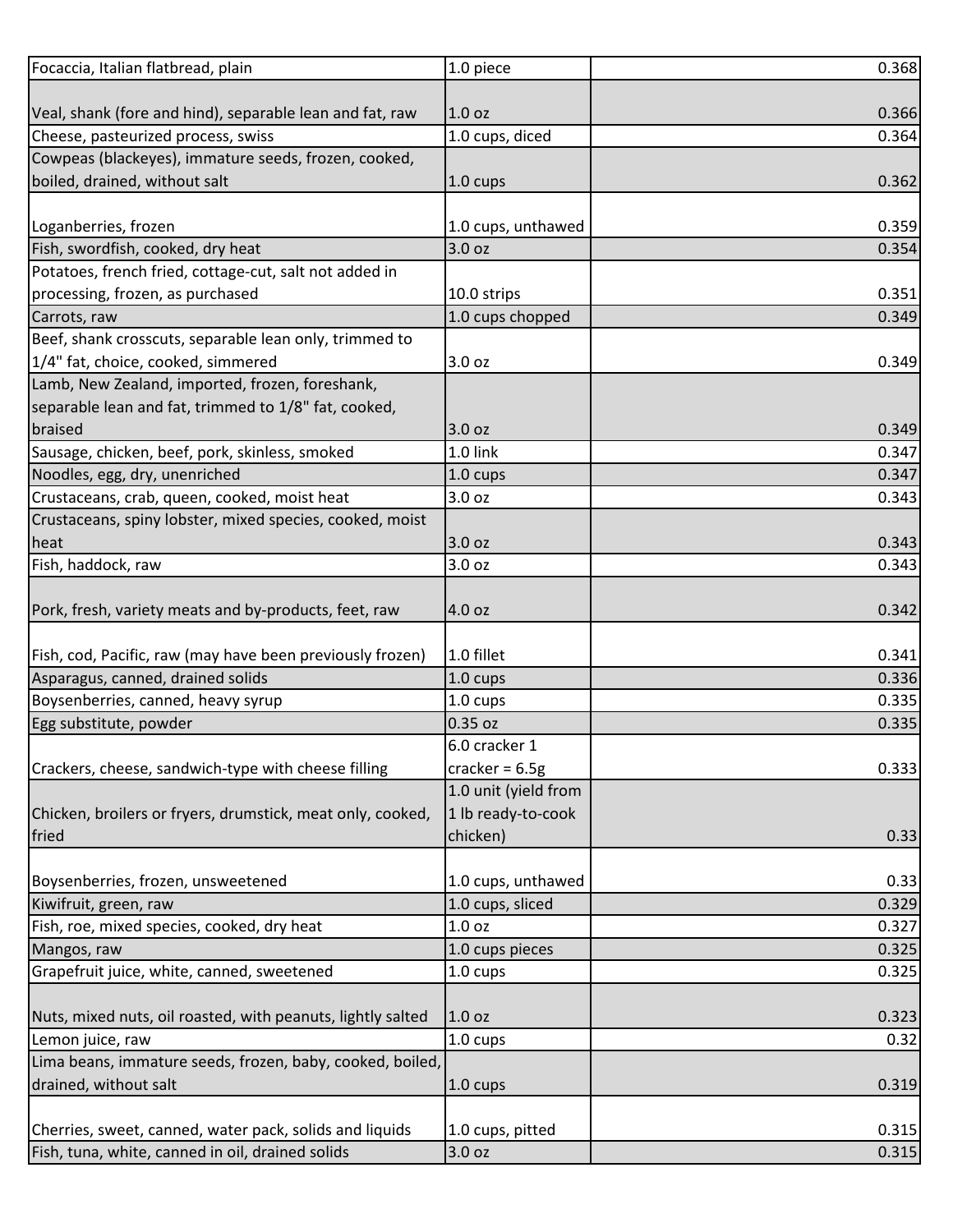| Cream, fluid, light whipping                                                 | 1.0 cups, whipped    | 0.311          |
|------------------------------------------------------------------------------|----------------------|----------------|
|                                                                              |                      |                |
| Lima beans, immature seeds, frozen, baby, unprepared                         | $1.0 \text{ cups}$   | 0.307          |
| Beef, round, top round, separable lean and fat, trimmed                      |                      |                |
| to 1/8" fat, select, cooked, braised                                         | 3.0 oz               | 0.306          |
| Pie Crust, Cookie-type, Chocolate, Ready Crust                               | 1.0 crust            | 0.306          |
| Lima beans, immature seeds, frozen, fordhook,                                |                      |                |
| unprepared                                                                   | 1.0 cups             | 0.306          |
| Potatoes, mashed, dehydrated, prepared from granules                         |                      |                |
| with milk, water and margarine added                                         | $1.0 \text{ cups}$   | 0.304          |
| Noodles, japanese, somen, cooked                                             | 1.0 cups             | 0.303          |
| Bread, pound cake type, pan de torta salvadoran                              | 1.0 serving          | 0.303          |
| Candies, 5TH AVENUE Candy Bar                                                | 1.0 bar 2 oz         | 0.302          |
| Mung beans, mature seeds, sprouted, cooked, boiled,                          |                      |                |
| drained, without salt                                                        | $1.0 \text{ cups}$   | 0.301          |
| Cheese, ricotta, part skim milk                                              | 0.5 cups             | 0.3            |
| POPEYES, Coleslaw                                                            | 1.0 package          | 0.3            |
|                                                                              |                      |                |
| Grapefruit, sections, canned, juice pack, solids and liquids                 | $1.0 \text{ cups}$   | 0.299          |
| Lime juice, raw<br>Bacon and beef sticks                                     | 1.0 cups<br>1.0 oz   | 0.298<br>0.297 |
|                                                                              |                      |                |
| Salami, Italian, pork                                                        | 1.0 <sub>oz</sub>    | 0.297          |
| Bread, cornbread, dry mix, prepared with 2% milk, 80%<br>margarine, and eggs | 1.0 muffin           | 0.295          |
| Mollusks, oyster, eastern, wild, cooked, dry heat                            | 3.0 oz               | 0.295          |
| Mountain yam, hawaii, raw                                                    | 0.5 cups, cubes      | 0.294          |
|                                                                              |                      |                |
| Grapefruit, sections, canned, water pack, solids and liquids 1.0 cups        |                      | 0.293          |
| Tomatoes, red, ripe, canned, stewed                                          | 1.0 cups             | 0.291          |
| Beef, short loin, porterhouse steak, separable lean only,                    |                      |                |
| trimmed to 0" fat, choice, cooked, broiled                                   | 3.0 oz               | 0.289          |
|                                                                              | 1.0 piece (1/12 of   |                |
| Cake, chocolate, prepared from recipe without frosting                       | 9" dia)              | 0.289          |
|                                                                              |                      |                |
| Fish, flatfish (flounder and sole species), cooked, dry heat                 | 1.0 fillet           | 0.288          |
| Blueberries, frozen, sweetened                                               | 1.0 cups, thawed     | 0.287          |
| Milk, canned, condensed, sweetened                                           | 1.0 fl oz            | 0.287          |
| Infant formula, MEAD JOHNSON, ENFAMIL, Premature,                            |                      |                |
| with iron, 24 calories, ready-to-feed                                        | $1.0 f$ l oz         | 0.286          |
|                                                                              |                      |                |
| Asparagus, frozen, cooked, boiled, drained, without salt                     | $1.0 \text{ cups}$   | 0.284          |
|                                                                              | 0.33 package (10     |                |
| Beans, pinto, immature seeds, frozen, unprepared                             | oz)                  | 0.284          |
|                                                                              |                      |                |
| Garlic bread, frozen                                                         | 1.0 slice presliced  | 0.284          |
|                                                                              |                      |                |
| Tomatoes, red, ripe, canned, packed in tomato juice                          | 1.0 cups             | 0.281          |
| Turkey, white, rotisserie, deli cut                                          | $1.0$ oz (1 serving) | 0.28           |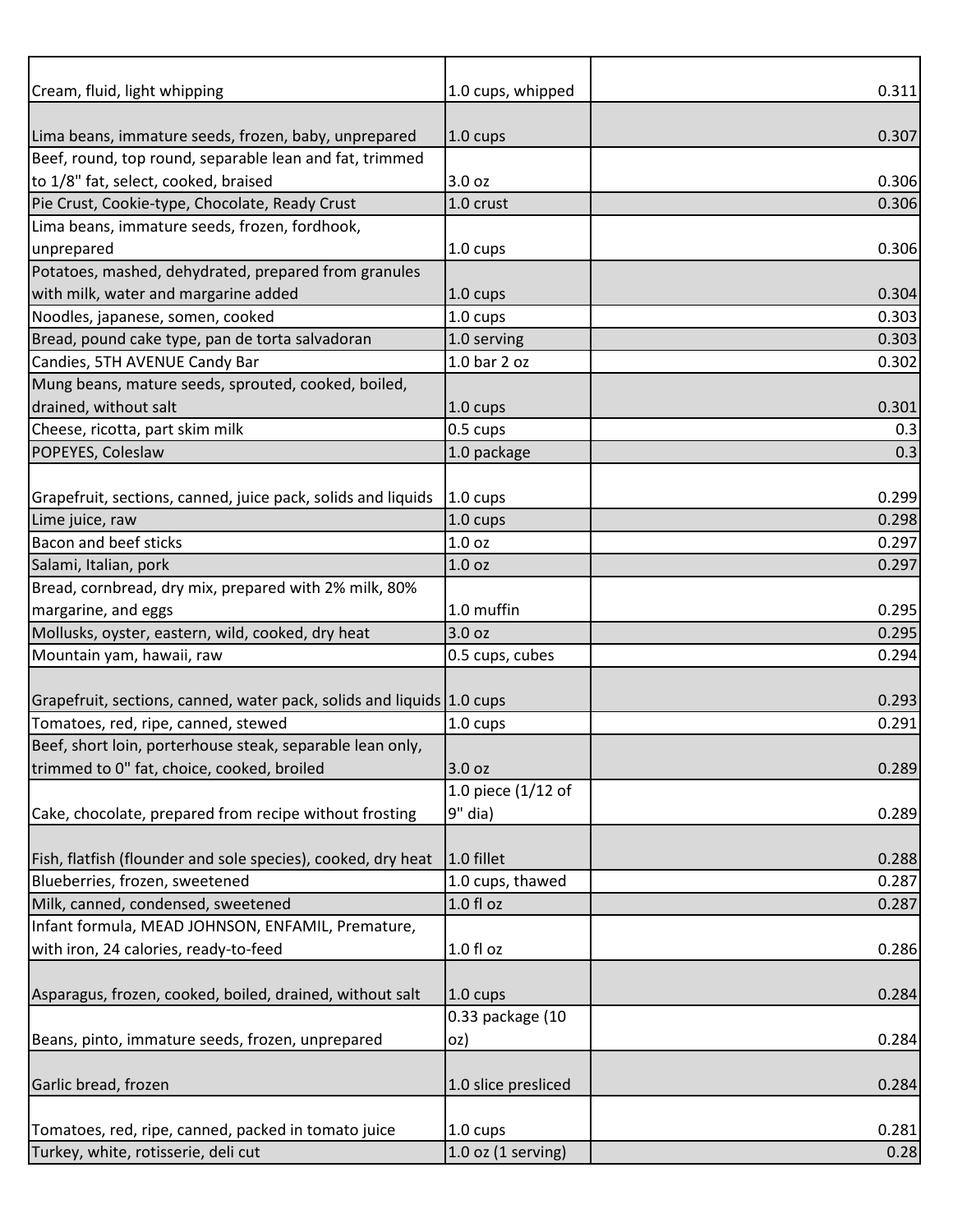| Noodles, japanese, somen, dry                             | 2.0 oz               | 0.28  |
|-----------------------------------------------------------|----------------------|-------|
| Sausage, pork and turkey, pre-cooked                      | 1.0 serving          | 0.279 |
| Snacks, potato chips, fat-free, made with olestra         | 1.0 <sub>oz</sub>    | 0.278 |
| Snacks, corn-based, extruded, puffs or twists, cheese-    | 1.0 oz crunchy       |       |
| flavor                                                    | (about 21 pieces)    | 0.278 |
| Papayas, raw                                              | 1.0 cups 1" pieces   | 0.277 |
| Cherries, sour, red, frozen, unsweetened (Includes foods  |                      |       |
| for USDA's Food Distribution Program)                     | 1.0 cups, unthawed   | 0.276 |
|                                                           | 1.0 cups, with pits, |       |
| Cherries, sweet, raw                                      | yields               | 0.275 |
| Snacks, potato chips, made from dried potatoes, fat-free, |                      |       |
| made with olestra                                         | 1.0 <sub>oz</sub>    | 0.273 |
| POPEYES, biscuit                                          | 1.0 biscuit          | 0.273 |
|                                                           |                      |       |
| Bratwurst, pork, beef and turkey, lite, smoked            | 1.0 serving 2.33 oz  | 0.273 |
| Seeds, lotus seeds, dried                                 | 1.0 cups             | 0.272 |
| Brussels sprouts, raw                                     | $1.0 \text{ cups}$   | 0.272 |
|                                                           |                      |       |
| Potatoes, mashed, dehydrated, prepared from granules      |                      |       |
| without milk, whole milk and butter added                 | $1.0 \text{ cups}$   | 0.269 |
| Cherries, sour, red, canned, light syrup pack, solids and |                      |       |
| liquids                                                   | $1.0 \text{ cups}$   | 0.265 |
| Cookies, peanut butter sandwich, regular                  | 1.0 <sub>oz</sub>    | 0.259 |
| Bologna, meat and poultry                                 | 1.0 slice            | 0.254 |
| Cowpeas (blackeyes), immature seeds, cooked, boiled,      |                      |       |
| drained, without salt                                     | 1.0 cups             | 0.254 |
| Beans, baked, canned, with pork                           | 1.0 cups             | 0.253 |
| Cheese, muenster                                          | 1.0 cups, diced      | 0.251 |
| Mollusks, oyster, Pacific, raw                            | 1.0 medium           | 0.25  |
| Corn, sweet, yellow, frozen, kernels cut off cob, boiled, |                      |       |
| drained, without salt                                     | 1.0 cups             | 0.249 |
|                                                           | 0.25 cups (1 NLEA    |       |
| Cereals, CREAM OF RICE, dry                               | serving)             | 0.248 |
| Croissants, butter                                        | 1.0 oz               | 0.244 |
|                                                           | 1.0 cups (1/2"       |       |
| Bamboo shoots, raw                                        | slices)              | 0.243 |
| Cheese, cottage, lowfat, 1% milkfat                       | 4.0 oz               | 0.243 |
| Snacks, potato chips, barbecue-flavor                     | 1.0 <sub>oz</sub>    | 0.241 |
| Croissants, cheese                                        | 1.0 <sub>oz</sub>    | 0.239 |
|                                                           | 1.0 pita, large (6-  |       |
| Bread, pita, white, enriched                              | $1/2$ " dia)         | 0.238 |
| Bread, wheat                                              | 1.0 slice            | 0.238 |
| Apricots, canned, heavy syrup pack, with skin, solids and |                      |       |
| liquids                                                   | 1.0 cups, halves     | 0.237 |
| Beverages, Orange drink, breakfast type, with juice and   |                      |       |
| pulp, frozen concentrate                                  | 1.0 fl oz            | 0.236 |
| Milk, canned, evaporated, nonfat, with added vitamin A    |                      |       |
| and vitamin D                                             | 1.0 fl oz            | 0.235 |
| Sausage, Italian, sweet, links                            | 1.0 link 3 oz        | 0.233 |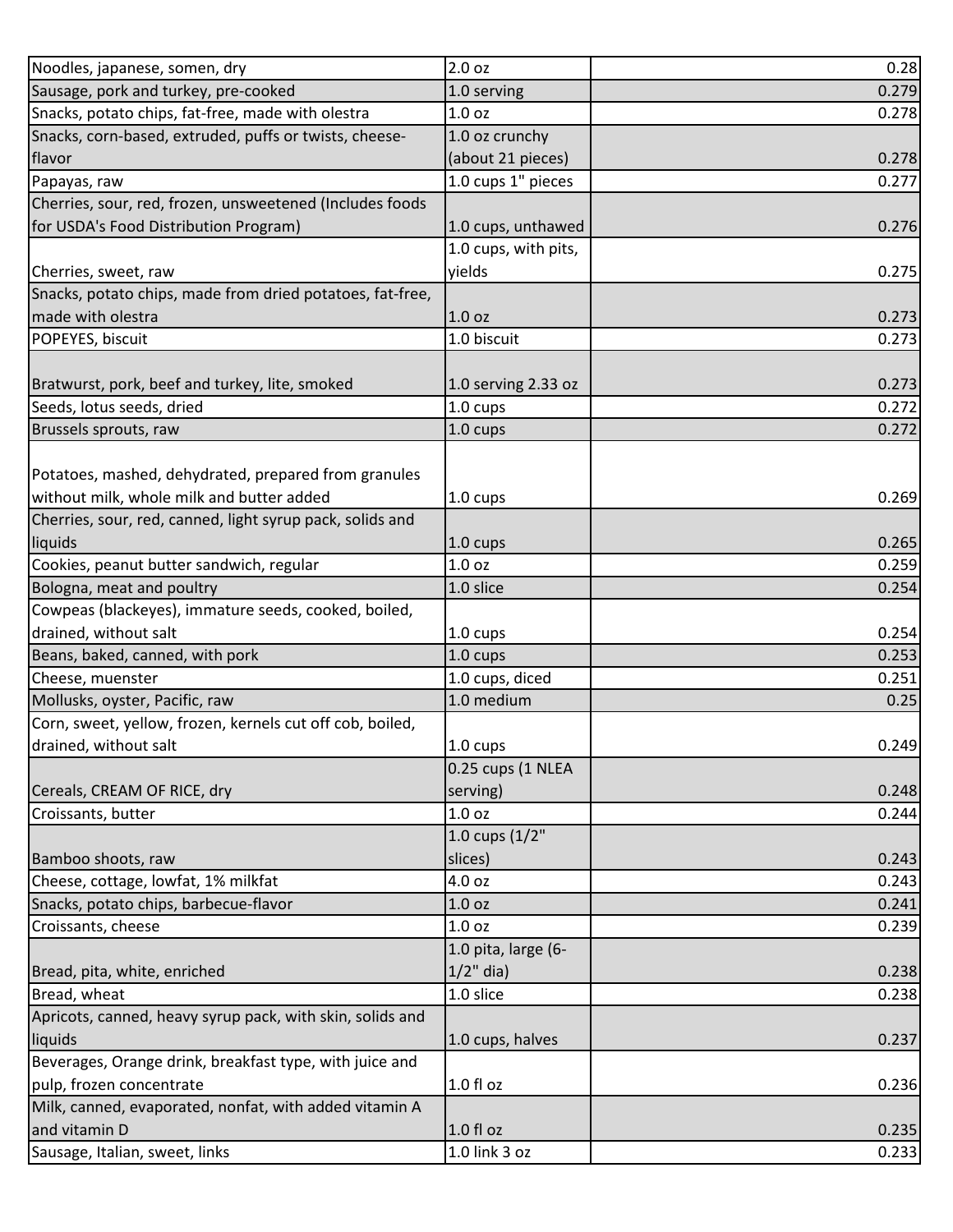| Nuts, coconut meat, dried (desiccated), toasted                           | 1.0 <sub>oz</sub>    | 0.232 |
|---------------------------------------------------------------------------|----------------------|-------|
|                                                                           |                      |       |
| Soybeans, green, cooked, boiled, drained, without salt                    | 1.0 cups             | 0.23  |
| Snacks, pretzels, hard, whole-wheat including both salted                 |                      |       |
| and unsalted                                                              | 1.0 <sub>oz</sub>    | 0.23  |
|                                                                           |                      |       |
| Mollusks, oyster, eastern, cooked, breaded and fried                      | 3.0 oz               | 0.23  |
|                                                                           | 0.75 cups (1 NLEA    |       |
| Cereals ready-to-eat, QUAKER, QUAKER OAT LIFE, plain                      | serving)             | 0.229 |
| Frozen novelties, No Sugar Added, FUDGSICLE pops                          | 1.0 serving          | 0.228 |
|                                                                           |                      |       |
| Blackberries, frozen, unsweetened                                         | 1.0 cups, unthawed   | 0.228 |
|                                                                           |                      |       |
| Nuts, coconut meat, dried (desiccated), not sweetened                     | 1.0 <sub>oz</sub>    | 0.227 |
|                                                                           |                      |       |
| Endive, raw                                                               | 0.5 cups, chopped    | 0.225 |
| Lamb, Australian, imported, fresh, shoulder, blade,                       |                      |       |
| separable lean only, trimmed to 1/8" fat, raw                             | 1.0 <sub>oz</sub>    | 0.223 |
|                                                                           | 1.0 serving 2.1 oz   |       |
| Candies, NESTLE, BUTTERFINGER Bar                                         | bar                  | 0.222 |
| Potatoes, flesh and skin, raw                                             | 0.5 cups, diced      | 0.221 |
|                                                                           |                      |       |
| Turnips, frozen, cooked, boiled, drained, without salt                    | $1.0 \text{ cups}$   | 0.22  |
| Infant formula, ABBOTT NUTRITION, SIMILAC, For Spit Up,                   |                      |       |
| powder, with ARA and DHA                                                  | 1.0 scoop            | 0.22  |
| Cowpeas (blackeyes), immature seeds, raw                                  | 1.0 cups             | 0.219 |
| Corn flour, yellow, masa, enriched                                        | 1.0 cups             | 0.219 |
| Barley flour or meal                                                      | 1.0 cups             | 0.215 |
| Beets, raw                                                                | 1.0 cups             | 0.211 |
|                                                                           | 1.0 piece $(1/12$ of |       |
| Cake, yellow, prepared from recipe without frosting                       | $8"$ dia)            | 0.211 |
| Oat flour, partially debranned                                            | 1.0 cups             | 0.209 |
| Candies, NESTLE, BUTTERFINGER Crisp                                       | 1.0 piece            | 0.209 |
| Bread, whole-wheat, commercially prepared                                 | 1.0 slice            | 0.207 |
|                                                                           | 0.33 package (10     |       |
| Okra, frozen, unprepared                                                  | oz)                  | 0.205 |
| Cheese, cottage, creamed, with fruit                                      | 4.0 oz               | 0.205 |
| Beef, rib, small end (ribs 10-12), separable lean and fat,                |                      |       |
| trimmed to 1/8" fat, choice, cooked, roasted                              | 3.0 oz               | 0.204 |
| Asparagus, cooked, boiled, drained                                        | 0.5 cups             | 0.203 |
| Soup, chicken gumbo, canned, condensed                                    | 0.5 cups (4 fl oz)   | 0.202 |
| Milk, canned, evaporated, with added vitamin D and                        |                      |       |
| without added vitamin A                                                   | $1.0 f$ l oz         | 0.201 |
|                                                                           |                      |       |
| Biscuits, plain or buttermilk, refrigerated dough, higher fat 1.0 biscuit |                      | 0.201 |
| Soup, beef noodle, canned, condensed                                      | 0.5 cups             | 0.2   |
| Cereals, CREAM OF WHEAT, instant, prepared with water,                    |                      |       |
| without salt                                                              | 1.0 cups             | 0.198 |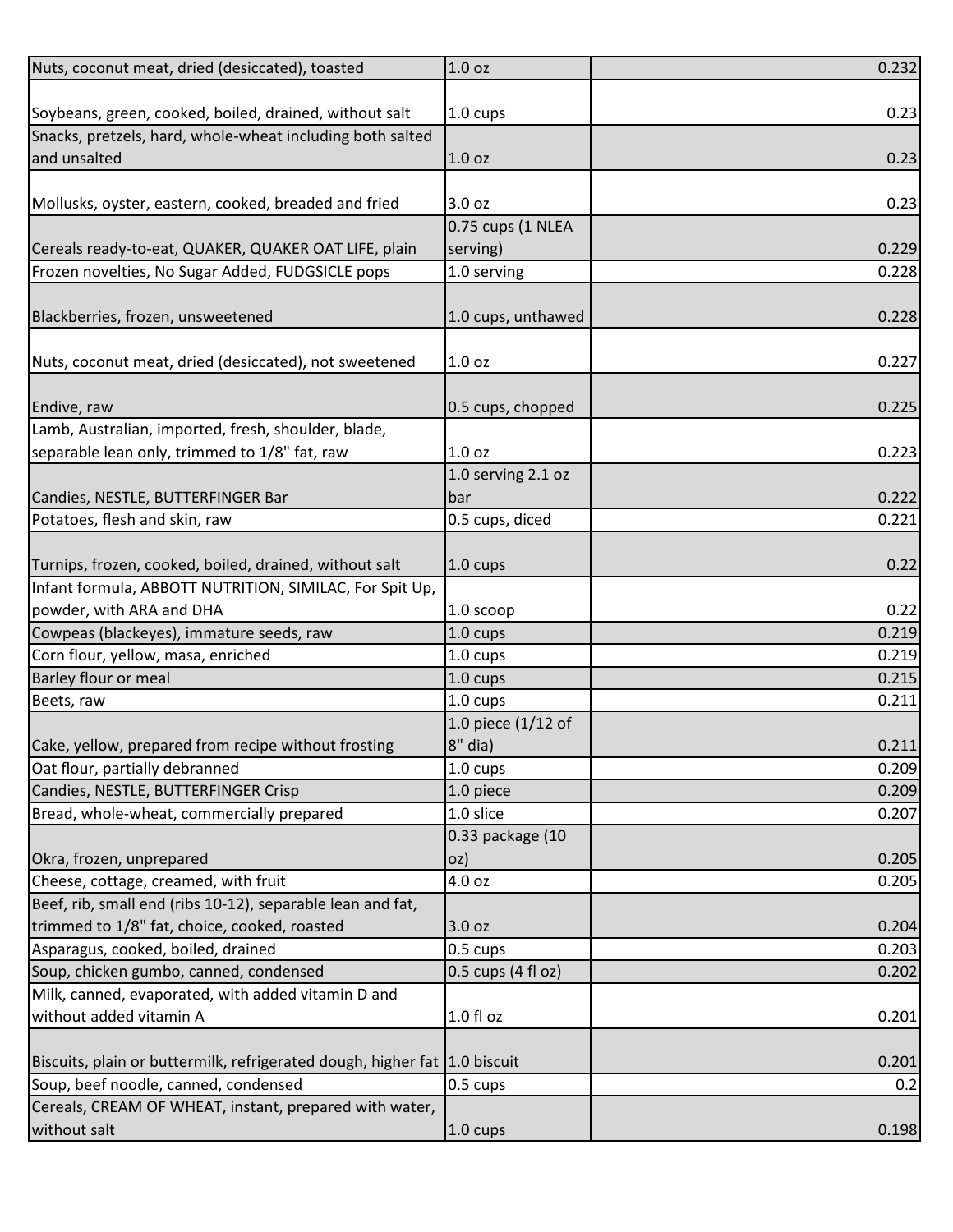| pieces)            | 0.197                                                                   |
|--------------------|-------------------------------------------------------------------------|
| 1.0 cups, sliced   | 0.197                                                                   |
|                    |                                                                         |
| 1.0 cups, chopped  | 0.197                                                                   |
| 16.0 crackers 1    |                                                                         |
| serving            | 0.196                                                                   |
|                    |                                                                         |
| 1.0 cups slices    | 0.196                                                                   |
| 1.0 serving        | 0.195                                                                   |
| 1.0 root           | 0.194                                                                   |
| 1.0 tbsp           | 0.193                                                                   |
|                    |                                                                         |
| 1.0 <sub>oz</sub>  | 0.193                                                                   |
|                    |                                                                         |
| 1.0 <sub>oz</sub>  | 0.193                                                                   |
|                    |                                                                         |
| 1.0 <sub>oz</sub>  | 0.192                                                                   |
| 0.5 cups slices    | 0.192                                                                   |
|                    |                                                                         |
|                    |                                                                         |
| 1.0 <sub>oz</sub>  | 0.192                                                                   |
|                    |                                                                         |
| dia)               | 0.192                                                                   |
| 1.0 cups slices    | 0.191                                                                   |
| 1.0 serving 2 oz   | 0.19                                                                    |
|                    |                                                                         |
| 1.0 cups, halves   | 0.189                                                                   |
|                    |                                                                         |
| 1.0 <sub>oz</sub>  | 0.187                                                                   |
|                    | 0.186                                                                   |
|                    |                                                                         |
| $1.0 \text{ cups}$ | 0.185                                                                   |
|                    | 0.183                                                                   |
| 1.0 oz, boneless   | 0.183                                                                   |
|                    |                                                                         |
| $1.0 \text{ cups}$ | 0.181                                                                   |
| 1.0 muffin small   | 0.178                                                                   |
|                    |                                                                         |
| 1.0 <sub>oz</sub>  | 0.177                                                                   |
|                    | 0.176                                                                   |
|                    |                                                                         |
|                    |                                                                         |
|                    |                                                                         |
| 1.0 <sub>oz</sub>  | 0.175                                                                   |
|                    |                                                                         |
| 1.0 <sub>oz</sub>  | 0.175                                                                   |
|                    |                                                                         |
|                    | 1.0 cups (1/2"<br>1.0 large (2-1/2"<br>0.5 cups<br>1.0 cups<br>0.5 cups |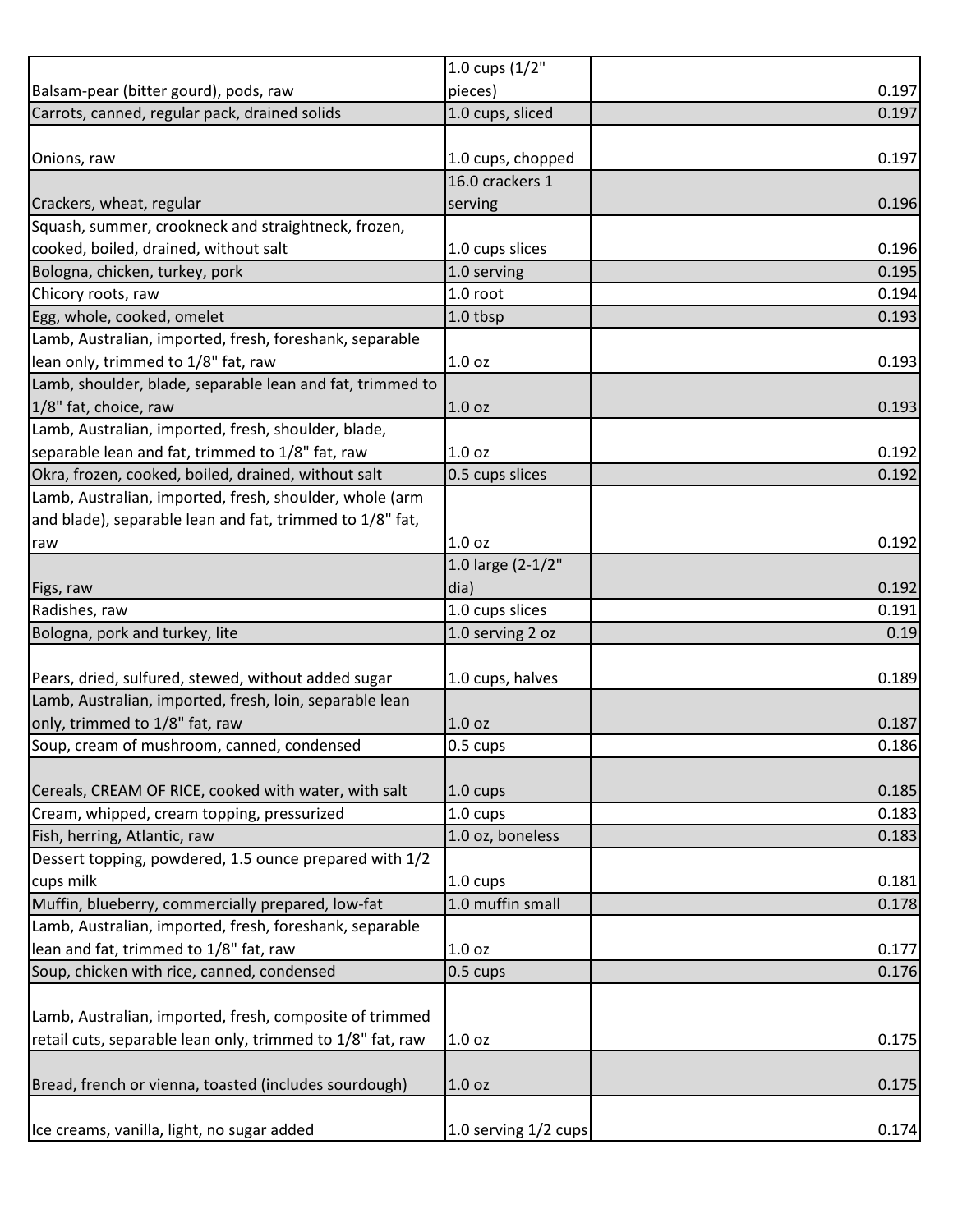| Toaster pastries, fruit, toasted (include apple, blueberry, |                      |       |
|-------------------------------------------------------------|----------------------|-------|
| cherry, strawberry)                                         | 1.0 pastry           | 0.173 |
| Taro, tahitian, cooked, without salt                        | 1.0 cups slices      | 0.173 |
| Figs, canned, water pack, solids and liquids                | 1.0 cups             | 0.171 |
|                                                             |                      |       |
| Pastrami, beef, 98% fat-free                                | 1.0 serving 6 slices | 0.171 |
| Carrots, canned, no salt added, solids and liquids          | 0.5 cups slices      | 0.171 |
| Snacks, tortilla chips, ranch-flavor                        | 1.0 <sub>oz</sub>    | 0.17  |
| Croissants, apple                                           | 1.0 <sub>oz</sub>    | 0.169 |
| Bread, cheese                                               | 1.0 slice            | 0.168 |
| Tofu, raw, firm, prepared with calcium sulfate              | 0.5 cups             | 0.168 |
| Puddings, chocolate, ready-to-eat, fat free                 | 1.0 serving 4 oz     | 0.167 |
| Beerwurst, pork and beef                                    | 1.0 serving 2 oz     | 0.166 |
| Beerwurst, beer salami, pork and beef                       | 2.0 oz               | 0.166 |
| Bread, oat bran                                             | 1.0 <sub>oz</sub>    | 0.165 |
| Fish, ocean perch, Atlantic, cooked, dry heat               | 1.0 fillet           | 0.164 |
| Onions, frozen, whole, cooked, boiled, drained, without     |                      |       |
| salt                                                        | $1.0 \text{ cups}$   | 0.164 |
| Cheese, neufchatel                                          | 1.0 oz               | 0.163 |
| Cream, fluid, half and half                                 | $1.0 f$ l oz         | 0.163 |
| Cake, cheesecake, commercially prepared                     | 1.0 <sub>oz</sub>    | 0.162 |
|                                                             | 1.0 serving (1 hot   |       |
| Frankfurter, meat                                           | dog)                 | 0.161 |
| Kanpyo, (dried gourd strips)                                | 1.0 strip            | 0.161 |
| Candies, MARS SNACKFOOD US, M & M's Milk Chocolate          | 1.0 package (1.69    |       |
| Candies                                                     | loz)                 | 0.158 |
|                                                             |                      |       |
| Cheese, mozzarella, whole milk                              | 1.0 cups, shredded   | 0.158 |
| Lamb, New Zealand, imported, frozen, shoulder, whole        |                      |       |
| (arm and blade), separable lean and fat, trimmed to 1/8"    |                      |       |
| fat, raw                                                    | 1.0 <sub>oz</sub>    | 0.156 |
| Fish, burbot, cooked, dry heat                              | 1.0 fillet           | 0.156 |
| Asparagus, canned, regular pack, solids and liquids         | 0.5 cups             | 0.151 |
| Snacks, granola bars, soft, uncoated, peanut butter         | 1.0 bar $(1 oz)$     | 0.151 |
| Peas, green, raw                                            | 1.0 cups             | 0.151 |
| Lamb, Australian, imported, fresh, leg, shank half,         |                      |       |
| separable lean only, trimmed to 1/8" fat, raw               | 1.0 <sub>oz</sub>    | 0.15  |
|                                                             |                      |       |
| Lamb, Australian, imported, fresh, leg, whole (shank and    |                      |       |
| sirloin), separable lean only, trimmed to 1/8" fat, raw     | 1.0 <sub>oz</sub>    | 0.15  |
|                                                             |                      |       |
| Lamb, Australian, imported, fresh, leg, center slice, bone- |                      |       |
| in, separable lean only, trimmed to 1/8" fat, raw           | 1.0 <sub>oz</sub>    | 0.15  |
|                                                             |                      |       |
| Lamb, Australian, imported, fresh, leg, sirloin half,       |                      |       |
| boneless, separable lean only, trimmed to 1/8" fat, raw     | 1.0 <sub>oz</sub>    | 0.15  |
|                                                             |                      |       |
| Infant formula, ABBOTT NUTRITION, SIMILAC, Expert Care,     |                      |       |
| Diarrhea, ready- to- feed with ARA and DHA                  | $1.0 f$ l oz         | 0.15  |
|                                                             |                      |       |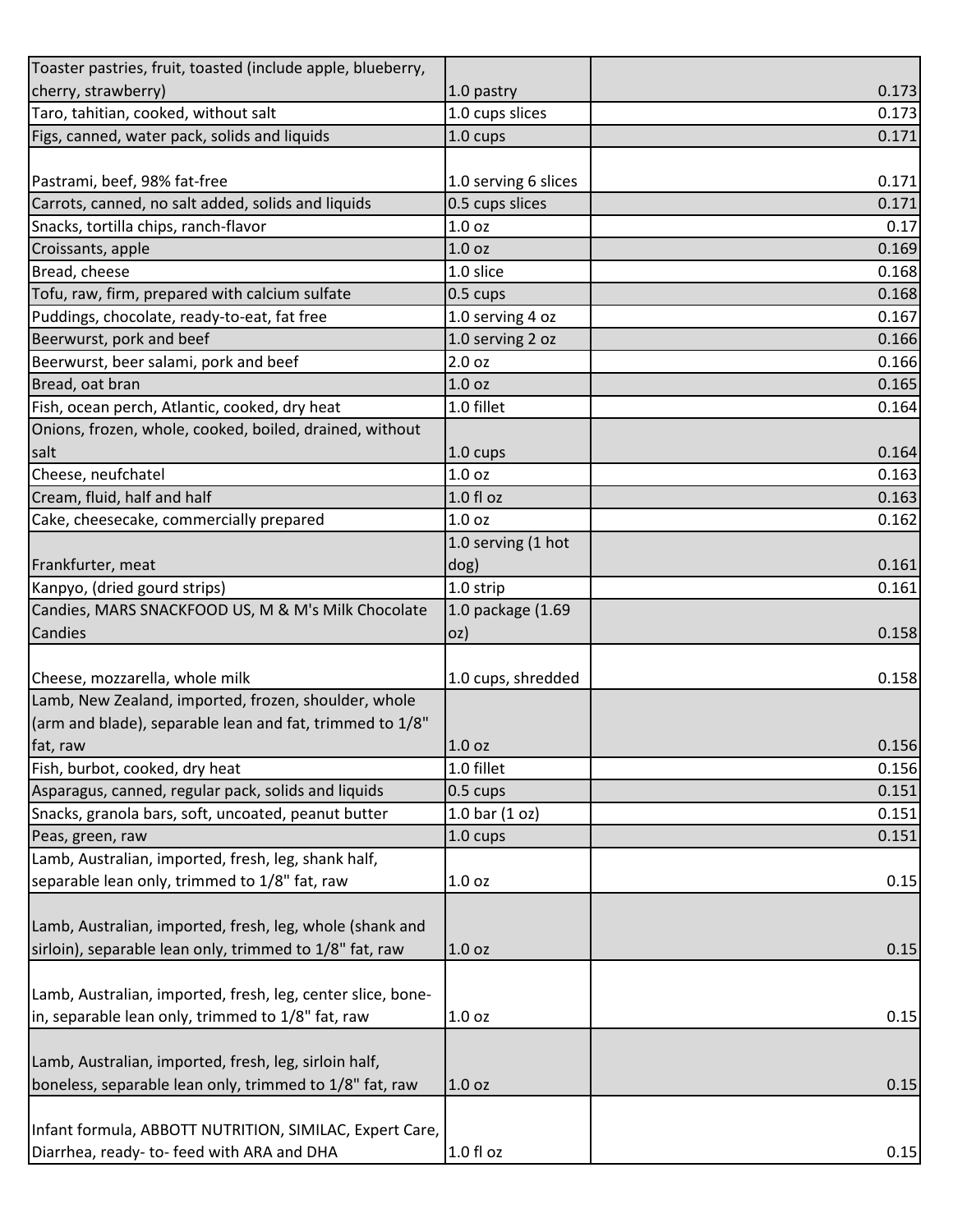| Fruit cocktail, (peach and pineapple and pear and grape     |                      |       |
|-------------------------------------------------------------|----------------------|-------|
| and cherry), canned, heavy syrup, solids and liquids        | 1.0 cups             | 0.149 |
|                                                             | 3.0 tbsp (1 NLEA     |       |
| Cereals, MALT-O-MEAL, chocolate, dry                        | serving)             | 0.146 |
| Bread, cracked-wheat                                        | 1.0 oz               | 0.145 |
| Onions, sweet, raw                                          | 1.0 NLEA serving     | 0.145 |
| Cereals ready-to-eat, POST, Shredded Wheat, original big    | 2.0 biscuits (1 NLEA |       |
| biscuit                                                     | serving)             | 0.145 |
| Lamb, New Zealand, imported, frozen, foreshank,             |                      |       |
| separable lean and fat, trimmed to 1/8" fat, raw            | 1.0 <sub>oz</sub>    | 0.145 |
| Lamb, New Zealand, imported, frozen, leg, whole (shank      |                      |       |
| and sirloin), separable lean and fat, trimmed to 1/8" fat,  |                      |       |
| raw                                                         | 1.0 <sub>oz</sub>    | 0.145 |
| Fish, cod, Atlantic, canned, solids and liquid              | 3.0 oz               | 0.145 |
| Cookies, peanut butter sandwich, special dietary            | 1.0 <sub>oz</sub>    | 0.144 |
|                                                             | 11.0 crackers (1     |       |
| Crackers, cream, Gamesa Sabrosas                            | NLEA serving)        | 0.143 |
|                                                             |                      |       |
| Lamb, Australian, imported, fresh, leg, center slice, bone- |                      |       |
| in, separable lean and fat, trimmed to 1/8" fat, raw        | 1.0 oz               | 0.142 |
| Cookies, sugar wafers with creme filling, regular           | 3.0 cookies          | 0.142 |
|                                                             |                      |       |
|                                                             | 1.0 wing, bone and   |       |
|                                                             | skin removed (yield  |       |
|                                                             | from 1 lb ready-to-  |       |
| Chicken, broilers or fryers, wing, meat only, raw           | cook chicken)        | 0.142 |
| Tortillas, ready-to-bake or -fry, flour, shelf stable       | 1.0 tortilla         | 0.139 |
|                                                             | 1.0 serving 2.13 oz  |       |
| Candies, MARS SNACKFOOD US, 3 MUSKETEERS Bar                | bar                  | 0.139 |
| Cake, sponge, commercially prepared                         | 1.0 <sub>oz</sub>    | 0.136 |
| Turnip greens and turnips, frozen, cooked, boiled, drained, |                      |       |
| with salt                                                   | $1.0 \text{ cups}$   | 0.135 |
| Snacks, oriental mix, rice-based                            | 1.0 <sub>oz</sub>    | 0.135 |
| Cabbage, chinese (pak-choi), cooked, boiled, drained, with  |                      |       |
| salt                                                        | 1.0 cups, shredded   | 0.134 |
| Cabbage, chinese (pak-choi), cooked, boiled, drained,       |                      |       |
| without salt                                                | 1.0 cups, shredded   | 0.134 |
| Soup, cream of shrimp, canned, prepared with equal          |                      |       |
| volume water                                                | $1.0 \text{ cups}$   | 0.134 |
| Mollusks, oyster, eastern, farmed, raw                      | 3.0 oz               | 0.133 |
| Cracker, meal                                               | 1.0 <sub>oz</sub>    | 0.132 |
|                                                             |                      |       |
| Chocolate-flavored hazelnut spread                          | 1.0 serving 2 TBSP   | 0.132 |
| Cream, fluid, light (coffee cream or table cream)           | 1.0 fl oz            | 0.132 |
| Cake, cherry fudge with chocolate frosting                  | 1.0 <sub>oz</sub>    | 0.131 |
| Pork sausage, link/patty, fully cooked, unheated            | 1.0 link             | 0.131 |
| Peaches, canned, extra heavy syrup pack, solids and         | 1.0 cups, halves or  |       |
| liquids                                                     | slices               | 0.131 |
|                                                             |                      |       |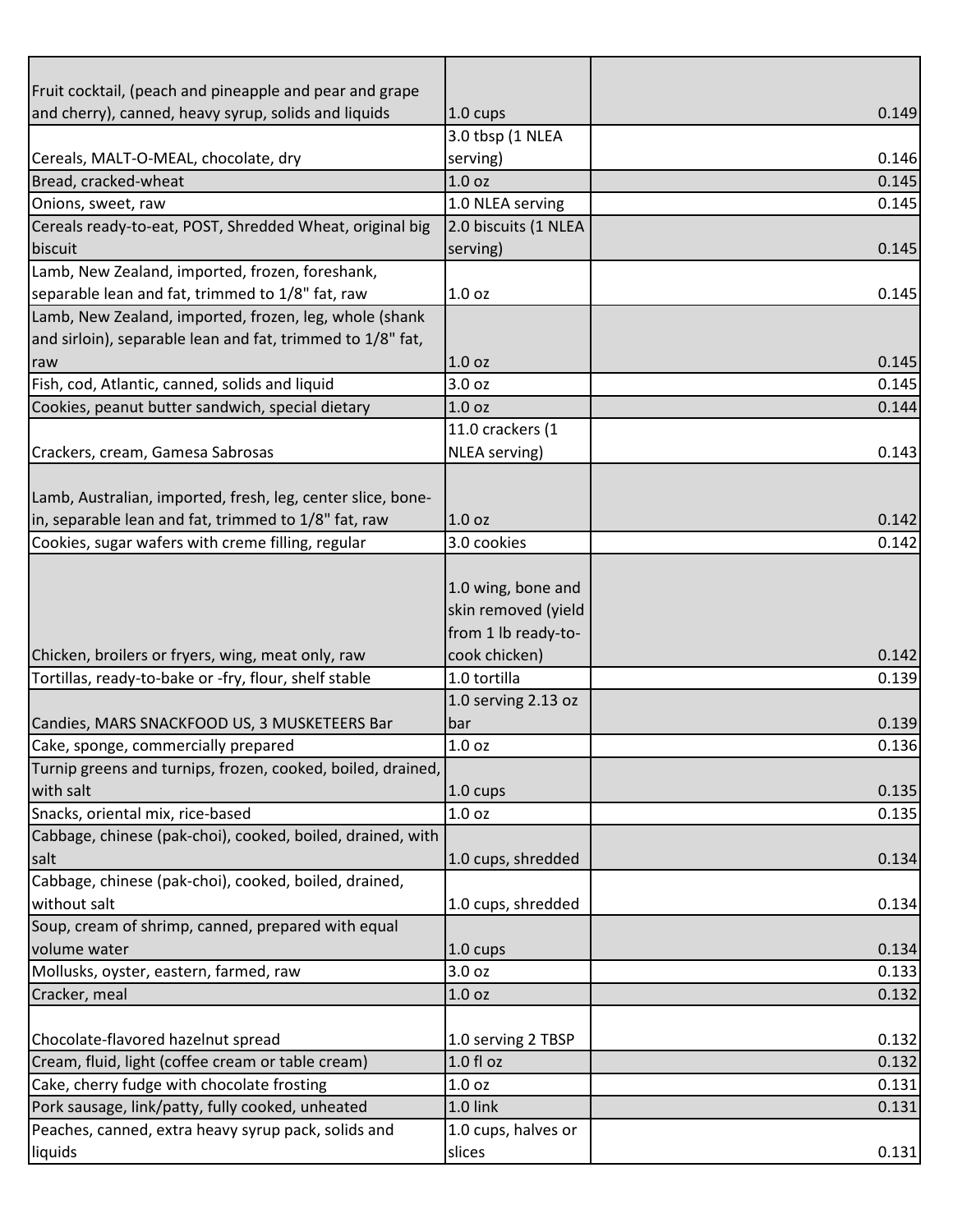| Bread, reduced-calorie, white                              | 1.0 <sub>oz</sub>           | 0.131                            |
|------------------------------------------------------------|-----------------------------|----------------------------------|
| Ham, honey, smoked, cooked                                 | $1.0$ oz (1 serving)        | 0.131                            |
| Blueberries, wild, canned, heavy syrup, drained            | 1.0 cups                    | 0.131                            |
|                                                            |                             |                                  |
| Fruit salad, (peach and pear and apricot and pineapple and |                             |                                  |
| cherry), canned, water pack, solids and liquids            | $1.0 \text{ cups}$          | 0.13                             |
| Broccoli raab, raw                                         | 1.0 cups chopped            | 0.129                            |
| Soup, pea, green, canned, condensed                        | 0.5 cups                    | 0.128                            |
| Veal, breast, separable fat, cooked                        | 1.0 oz                      | 0.128                            |
| Bread, white wheat                                         | 1.0 slice                   | 0.127                            |
|                                                            | 0.12 pie 1 pie (1/8         |                                  |
| Pie, Dutch Apple, Commercially Prepared                    | of 9" pie)                  | 0.126                            |
|                                                            | 1.0 cups, halves or         |                                  |
| Peaches, canned, light syrup pack, solids and liquids      | slices                      | 0.126                            |
| Bread, rye                                                 | 1.0 oz                      | 0.125                            |
|                                                            |                             |                                  |
| Water convolvulus, cooked, boiled, drained, with salt      | 1.0 cups, chopped           | 0.123                            |
| Bread, reduced-calorie, oatmeal                            | 1.0 <sub>oz</sub>           | 0.122                            |
|                                                            | 1.0 cups, halves or         |                                  |
| Peaches, canned, water pack, solids and liquids            | slices                      | 0.122                            |
| Snacks, pork skins, barbecue-flavor                        | 1.0 <sub>oz</sub>           | 0.122                            |
|                                                            |                             |                                  |
| Cookies, peanut butter, commercially prepared, regular     | 1.0 <sub>oz</sub>           | 0.122                            |
| Cress, garden, raw                                         | 1.0 cups                    | 0.121                            |
| Carrots, frozen, unprepared (Includes foods for USDA's     |                             |                                  |
| Food Distribution Program)                                 | 0.5 cups slices             | 0.12                             |
| Bread, protein (includes gluten)                           | 1.0 <sub>oz</sub>           | 0.119                            |
| Nuts, coconut meat, dried (desiccated), sweetened,         |                             |                                  |
| flaked, packaged                                           | 1.0 cups                    | 0.119                            |
| Croutons, seasoned                                         | 0.5 oz                      | 0.119                            |
| Cereals, corn grits, white, regular and quick, enriched,   |                             |                                  |
| cooked with water, with salt                               | $1.0 \text{ cups}$          | 0.118                            |
| Cereals, corn grits, white, regular and quick, enriched,   |                             |                                  |
| cooked with water, without salt                            | $1.0 \text{ cups}$          | 0.118                            |
| Pancakes, buckwheat, dry mix, incomplete                   | 1.0 oz                      | 0.118                            |
| Cookies, molasses                                          | 1.0 <sub>oz</sub>           | 0.117                            |
|                                                            | 1.0 mini bagel (2-          |                                  |
| Bagels, oat bran                                           |                             |                                  |
| Muffins, English, mixed-grain (includes granola)           |                             |                                  |
|                                                            | $1/2$ " dia)                |                                  |
|                                                            | 1.0 <sub>oz</sub>           | 0.116                            |
|                                                            | 0.5 cups, chopped           |                                  |
| Turnip greens, frozen, unprepared                          | or diced                    |                                  |
| Cheese, pasteurized process, American, fortified with      |                             |                                  |
| vitamin D                                                  | 1.0 <sub>oz</sub>           |                                  |
| Snacks, potato sticks                                      | 1.0 <sub>oz</sub>           | 0.116<br>0.115<br>0.114<br>0.114 |
| Fish, herring, Atlantic, pickled                           | 1.0 cups                    | 0.113                            |
| Turnip greens, frozen, cooked, boiled, drained, without    |                             |                                  |
| salt                                                       | $1.0 \text{ cups}$          | 0.113                            |
| Bread, stuffing, dry mix<br>Cookies, oatmeal, with raisins | 1.0 <sub>oz</sub><br>1.0 oz | 0.113<br>0.113                   |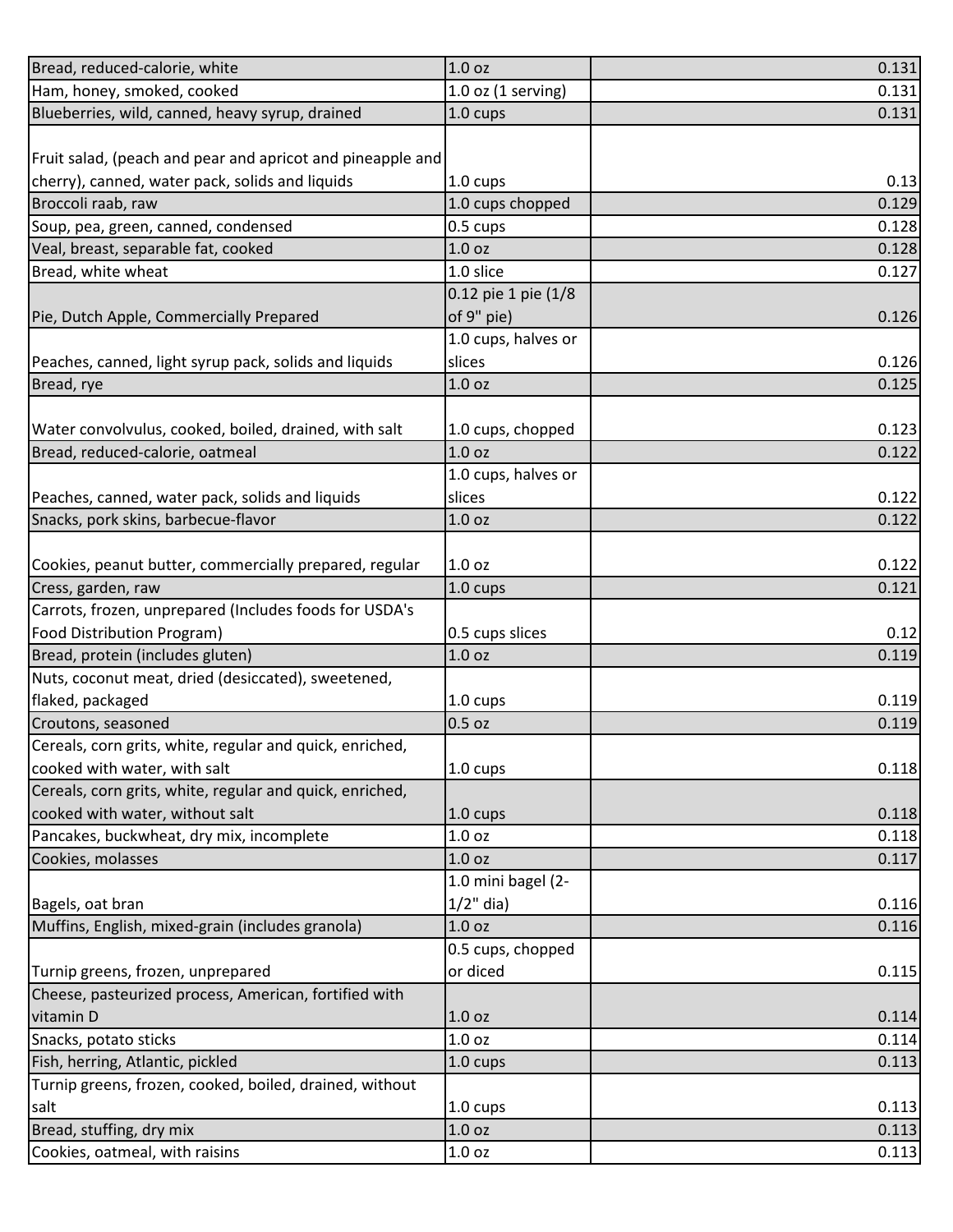| Danish pastry, cinnamon, enriched                                                            | 1.0 <sub>oz</sub>    | 0.112 |
|----------------------------------------------------------------------------------------------|----------------------|-------|
| Cookies, vanilla sandwich with creme filling                                                 | 1.0 <sub>oz</sub>    | 0.112 |
| Peppers, pasilla, dried                                                                      | 1.0 pepper           | 0.111 |
|                                                                                              |                      |       |
| Cake, coffeecake, creme-filled with chocolate frosting                                       | 1.0 <sub>oz</sub>    | 0.111 |
| Pie, banana cream, prepared from recipe                                                      | 1.0 <sub>oz</sub>    | 0.11  |
| Cookies, oatmeal, commercially prepared, regular                                             | 1.0 <sub>oz</sub>    | 0.109 |
| Applesauce, canned, sweetened, without salt                                                  | 1.0 cups             | 0.108 |
| Cookies, chocolate wafers                                                                    | 1.0 <sub>oz</sub>    | 0.108 |
| Nuts, chestnuts, chinese, boiled and steamed                                                 | 1.0 oz               | 0.108 |
|                                                                                              |                      |       |
| Cookies, shortbread, commercially prepared, pecan                                            | 1.0 <sub>oz</sub>    | 0.107 |
| Cookies, oatmeal, refrigerated dough                                                         | 1.0 <sub>oz</sub>    | 0.105 |
|                                                                                              | 0.33 package (10     |       |
| Collards, frozen, chopped, unprepared                                                        | oz)                  | 0.104 |
| Snacks, rice cakes, brown rice, buckwheat                                                    | $1.0$ cake           | 0.104 |
| Cookies, fig bars                                                                            | 1.0 <sub>oz</sub>    | 0.103 |
| Milk shakes, thick chocolate                                                                 | 1.0 fl oz            | 0.103 |
|                                                                                              |                      |       |
| Cookies, peanut butter, commercially prepared, soft-type                                     | 1.0 <sub>oz</sub>    | 0.103 |
| Cereals, WHEATENA, cooked with water                                                         | 1.0 cups             | 0.102 |
| Bologna, pork, turkey and beef                                                               | 1.0 <sub>oz</sub>    | 0.102 |
| Cookies, chocolate sandwich, with creme filling, special                                     |                      |       |
| dietary                                                                                      | 1.0 <sub>oz</sub>    | 0.102 |
| Cookies, chocolate chip, refrigerated dough                                                  | 1.0 serving          | 0.102 |
|                                                                                              |                      |       |
| Chicken breast, oven-roasted, fat-free, sliced                                               | 1.0 serving 2 slices | 0.101 |
| Grapes, canned, thompson seedless, water pack, solids                                        |                      |       |
| and liquids                                                                                  | $1.0 \text{ cups}$   | 0.1   |
| Candies, HERSHEY'S, ALMOND JOY BITES                                                         | 18.0 pieces          | 0.1   |
| Infant formula, GERBER, GOOD START 2 Soy, with iron,                                         |                      |       |
| ready-to-feed                                                                                | 1.0 fl oz            | 0.1   |
|                                                                                              |                      |       |
| Cookies, chocolate sandwich, with creme filling, regular                                     | 3.0 cookie           | 0.098 |
|                                                                                              | 0.33 package (10     |       |
| Onions, frozen, chopped, unprepared<br>Bread, cornbread, prepared from recipe, made with low | oz)                  | 0.097 |
| fat (2%) milk                                                                                |                      |       |
| Snacks, potato chips, made from dried potatoes, cheese-                                      | 1.0 <sub>oz</sub>    | 0.096 |
| flavor                                                                                       | 1.0 <sub>oz</sub>    | 0.096 |
| Cereals, corn grits, yellow, regular and quick, enriched,                                    |                      |       |
| cooked with water, without salt                                                              | $1.0 \text{ cups}$   | 0.096 |
| Beet greens, raw                                                                             | 1.0 cups             | 0.095 |
|                                                                                              | 0.33 package (10     |       |
| Onions, frozen, whole, unprepared                                                            | oz)                  | 0.094 |
|                                                                                              |                      |       |
| Cheese substitute, mozzarella                                                                | 1.0 cups, shredded   | 0.094 |
| Apples, frozen, unsweetened, unheated (Includes foods                                        |                      |       |
| for USDA's Food Distribution Program)                                                        | 1.0 cups slices      | 0.093 |
|                                                                                              |                      |       |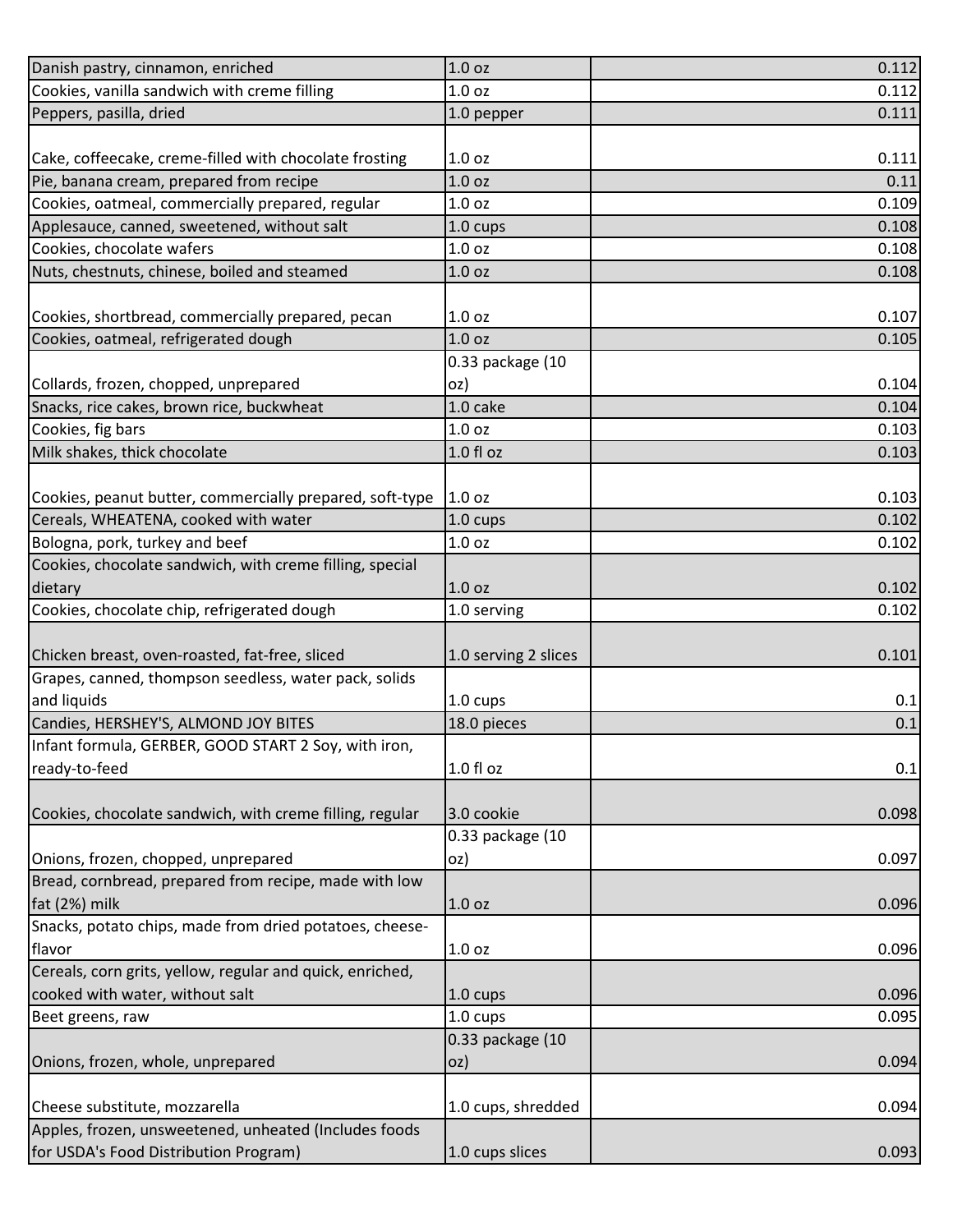| Cookies, brownies, prepared from recipe                  | 1.0 <sub>oz</sub>    | 0.093 |
|----------------------------------------------------------|----------------------|-------|
| Tamarind nectar, canned                                  | 1.0 cups             | 0.093 |
|                                                          |                      |       |
| Crackers, saltines, whole wheat (includes multi-grain)   | 1.0 serving          | 0.092 |
| Cookies, shortbread, commercially prepared, plain        | 1.0 <sub>oz</sub>    | 0.091 |
| Pie, cherry, commercially prepared                       | 1.0 <sub>oz</sub>    | 0.09  |
| Snacks, rice cakes, brown rice, multigrain               | 1.0 cake             | 0.09  |
| Infant formula, GERBER, GOOD START 2, PROTECT PLUS,      |                      |       |
| ready-to-feed                                            | 1.0 fl oz            | 0.09  |
| Infant Formula, GERBER GOOD START 2, GENTLE PLUS,        |                      |       |
| ready-to-feed                                            | $1.0 f$ l oz         | 0.09  |
| Infant formula, ABBOTT NUTRITION, SIMILAC, For Spit Up,  |                      |       |
| ready-to-feed, with ARA and DHA                          | $1.0 f$ l oz         | 0.09  |
| Biscuits, mixed grain, refrigerated dough                | 1.0 <sub>oz</sub>    | 0.089 |
| Leeks, (bulb and lower leaf-portion), cooked, boiled,    |                      |       |
| drained, without salt                                    | 1.0 leek             | 0.089 |
| Spinach, canned, regular pack, solids and liquids        | 1.0 cups             | 0.089 |
| Crackers, wheat, sandwich, with cheese filling           | 0.5 oz               | 0.088 |
|                                                          |                      |       |
| Gourd, white-flowered (calabash), raw                    | 0.5 cups (1" pieces) | 0.088 |
| Fish, cisco, smoked                                      | 1.0 <sub>oz</sub>    | 0.087 |
| Fish, mackerel, jack, canned, drained solids             | 1.0 oz, boneless     | 0.086 |
| Danish pastry, cheese                                    | 1.0 <sub>oz</sub>    | 0.086 |
|                                                          |                      |       |
| Candies, chocolate, dark, NFS (45-59% cacao solids 90%;  |                      |       |
| 60-69% cacao solids 5%; 70-85% cacao solids 5%)          | 1.0 <sub>oz</sub>    | 0.086 |
| Crackers, rusk toast                                     | $0.5$ oz             | 0.086 |
| Chocolate, dark, 60-69% cacao solids                     | 1.0 <sub>oz</sub>    | 0.085 |
| Biscuits, plain or buttermilk, frozen, baked             | 1.0 <sub>oz</sub>    | 0.085 |
| Beverages, almond milk, chocolate, ready-to-drink        | 8.0 fl oz            | 0.084 |
| Snacks, rice cakes, brown rice, corn                     | 1.0 cake             | 0.084 |
|                                                          |                      |       |
| Amaranth leaves, cooked, boiled, drained, without salt   | 1.0 cups             | 0.082 |
|                                                          |                      |       |
| Cookies, oatmeal, commercially prepared, special dietary | 1.0 <sub>oz</sub>    | 0.081 |
| Bread, stuffing, cornbread, dry mix                      | 1.0 <sub>oz</sub>    | 0.081 |
|                                                          |                      |       |
| Crackers, wheat, sandwich, with peanut butter filling    | $0.5$ oz             | 0.08  |
|                                                          |                      |       |
| Cabbage, chinese (pe-tsai), raw                          | 1.0 cups, shredded   | 0.08  |
| Cookies, sugar, commercially prepared, regular (includes |                      |       |
| vanilla)                                                 | 1.0 <sub>oz</sub>    | 0.079 |
| Crackers, rye, wafers, seasoned                          | $0.5$ oz             | 0.079 |
| Bread, white, commercially prepared, toasted             | 1.0 <sub>oz</sub>    | 0.079 |
| Sauce, cheese, ready-to-serve                            | $0.25$ cups          | 0.079 |
| Candies, NESTLE, 100 GRAND Bar                           | 1.0 bar (1.5 oz)     | 0.078 |
| Apples, raw, without skin                                | 1.0 cups slices      | 0.078 |
| Kale, raw                                                | 1.0 cups             | 0.078 |
| Fish, ocean perch, Atlantic, raw                         | 1.0 oz, boneless     | 0.077 |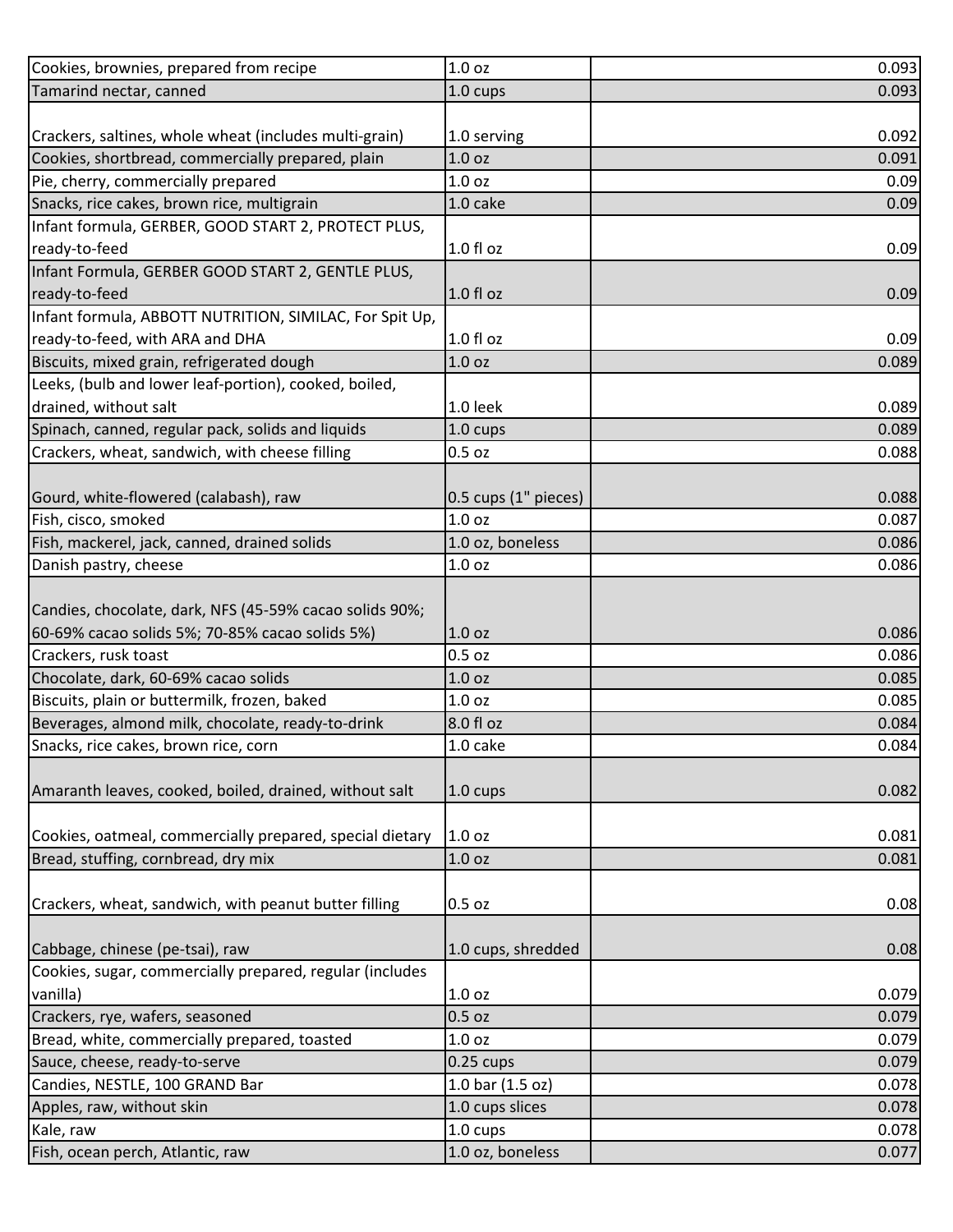| Chicory, witloof, raw                                      | 1.0 head           | 0.077 |
|------------------------------------------------------------|--------------------|-------|
| Cake, coffeecake, cinnamon with crumb topping, dry mix,    |                    |       |
| prepared                                                   | 1.0 <sub>oz</sub>  | 0.076 |
|                                                            |                    |       |
| Fruit cocktail, (peach and pineapple and pear and grape    |                    |       |
| and cherry), canned, extra light syrup, solids and liquids | $0.5 \text{ cups}$ | 0.076 |
| Cheese, cream                                              | 1.0 tbsp           | 0.075 |
|                                                            |                    |       |
| Lamb, Australian, imported, fresh, separable fat, raw      | 1.0 <sub>oz</sub>  | 0.075 |
| Snacks, corn-based, extruded, onion-flavor                 | 1.0 <sub>oz</sub>  | 0.074 |
| Crackers, standard snack-type, sandwich, with cheese       |                    |       |
| filling                                                    | $0.5$ oz           | 0.072 |
|                                                            | 0.75 cups (1 NLEA  |       |
| Cereals ready-to-eat, QUAKER, QUAKER CRUNCHY BRAN          | serving)           | 0.072 |
| Currants, red and white, raw                               | 1.0 cups           | 0.072 |
| Bread, irish soda, prepared from recipe                    | 1.0 <sub>oz</sub>  | 0.071 |
|                                                            |                    |       |
| Cake, shortcake, biscuit-type, prepared from recipe        | 1.0 <sub>oz</sub>  | 0.07  |
| Puddings, chocolate, ready-to-eat                          | 1.0 oz             | 0.069 |
| Onions, dehydrated flakes                                  | 1.0 tbsp           | 0.069 |
| Crackers, melba toast, rye (includes pumpernickel)         | 0.5 oz             | 0.069 |
| Pears, raw                                                 | 1.0 cups, slices   | 0.069 |
| Bread, oatmeal, toasted                                    | 1.0 <sub>oz</sub>  | 0.068 |
| Gravy, brown instant, dry                                  | 1.0 serving        | 0.068 |
| Crackers, standard snack-type, sandwich, with peanut       |                    |       |
| butter filling                                             | 0.5 oz             | 0.068 |
| Crackers, cheese, regular                                  | $0.5$ oz           | 0.067 |
| Crackers, standard snack-type, regular                     | 5.0 crackers       | 0.067 |
| Beans, snap, green, frozen, cooked, boiled, drained        |                    |       |
| without salt                                               | 1.0 cups           | 0.066 |
| Pokeberry shoots, (poke), cooked, boiled, drained,         |                    |       |
| without salt                                               | 1.0 cups           | 0.064 |
| Cake, snack cakes, creme-filled, sponge                    | 1.0 oz             | 0.064 |
| Egg, white, raw, fresh                                     | 1.0 large          | 0.063 |
|                                                            |                    |       |
| Jute, potherb, cooked, boiled, drained, without salt       | $1.0 \text{ cups}$ | 0.063 |
| Croutons, plain                                            | 0.5 oz             | 0.061 |
| Cookies, oatmeal, refrigerated dough, baked                | $1.0$ oz           | 0.06  |
| Snacks, tortilla chips, low fat, made with olestra, nacho  |                    |       |
| cheese                                                     | 1.0 <sub>oz</sub>  | 0.059 |
| Candies, fudge, chocolate, with nuts, prepared-from-       |                    |       |
| recipe                                                     | 1.0 oz             | 0.059 |
| Frostings, coconut-nut, ready-to-eat                       | 0.08 package       | 0.059 |
| Cream, sour, cultured                                      | 1.0 tbsp           | 0.057 |
|                                                            |                    |       |
| Turnip greens, frozen, cooked, boiled, drained, with salt  | $0.5 \text{ cups}$ | 0.057 |
| Cookies, chocolate chip, commercially prepared, regular,   | 1.0 serving 3      |       |
| lower fat                                                  | cookies            | 0.056 |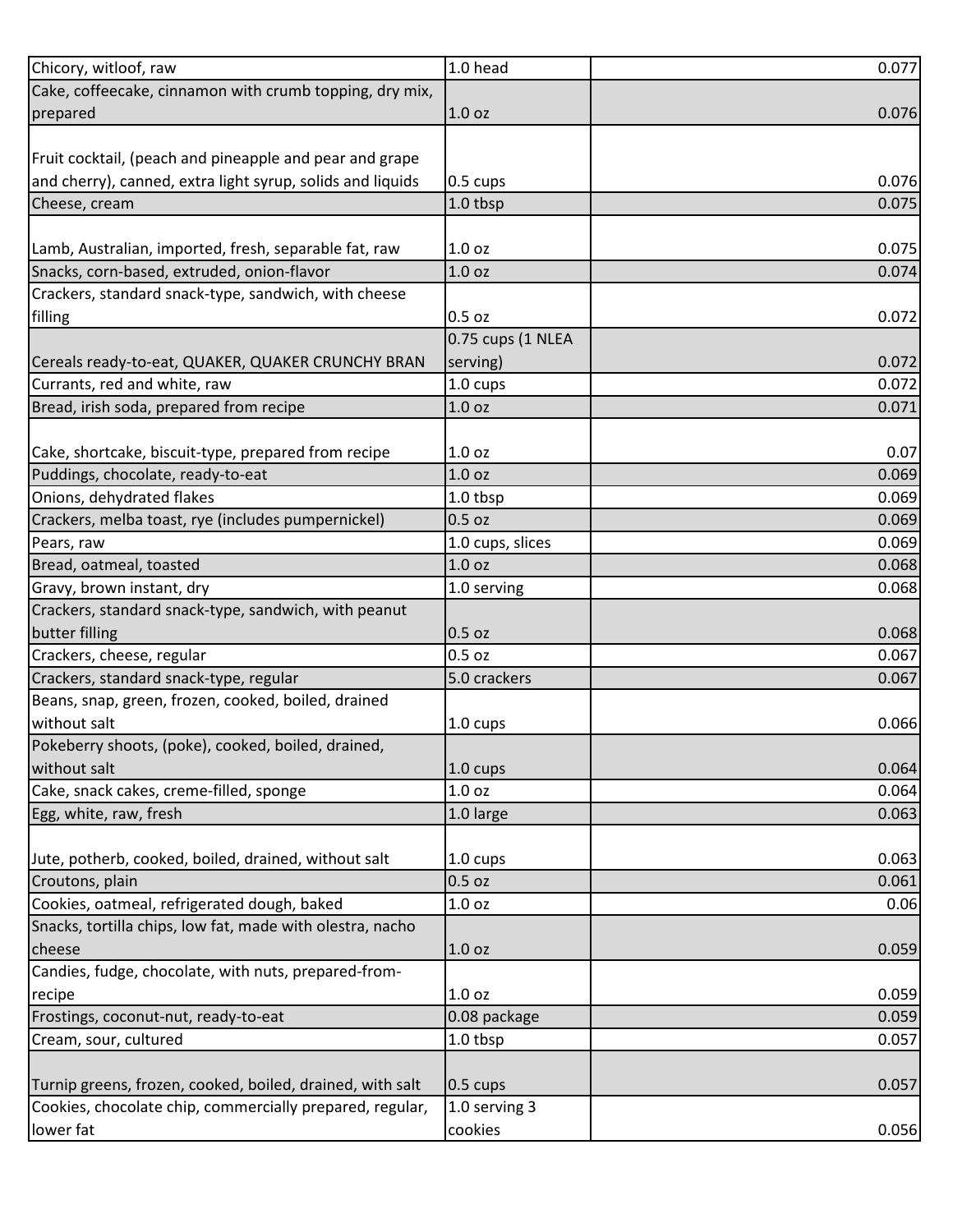| Cake, white, dry mix, special dietary (includes lemon-     |                    |       |
|------------------------------------------------------------|--------------------|-------|
| flavored)                                                  | 1.0 <sub>oz</sub>  | 0.056 |
|                                                            | 1.0 piece (1/12 of |       |
| Cake, angelfood, commercially prepared                     | 12 oz cake)        | 0.055 |
| Pears, canned, light syrup pack, solids and liquids        | 1.0 cups, halves   | 0.055 |
|                                                            | 1.0 piece (1/12 of |       |
| Cake, angelfood, dry mix, prepared                         | 10" dia)           | 0.055 |
| Bagels, plain, enriched, with calcium propionate (includes | 1.0 mini bagel (2- |       |
| onion, poppy, sesame), toasted                             | $1/2$ " dia)       | 0.055 |
| Cereals, CREAM OF WHEAT, instant, dry                      | 1.0 tbsp           | 0.055 |
| Cream, sour, reduced fat, cultured                         | 1.0 tbsp           | 0.054 |
| Arrowhead, cooked, boiled, drained, without salt           | 1.0 medium         | 0.054 |
|                                                            |                    |       |
| Yardlong bean, cooked, boiled, drained, without salt       | 1.0 cups slices    | 0.053 |
| Fish, flatfish (flounder and sole species), raw            | 1.0 oz, boneless   | 0.052 |
| Nuts, almond butter, plain, with salt added                | $1.0$ tbsp         | 0.051 |
| Pancakes, plain, frozen, ready-to-heat, microwave          |                    |       |
| (includes buttermilk)                                      | 1.0 <sub>oz</sub>  | 0.05  |
| Candies, truffles, prepared-from-recipe                    | 1.0 piece          | 0.05  |
| Soup, cream of chicken, canned, condensed, reduced         |                    |       |
| sodium                                                     | $0.5 \text{ cups}$ | 0.05  |
| Soup, beef broth, bouillon, consomme, prepared with        |                    |       |
| equal volume water                                         | 1.0 cups (8 fl oz) | 0.048 |
|                                                            |                    |       |
| Sour dressing, non-butterfat, cultured, filled cream-type  | $1.0$ tbsp         | 0.048 |
| Gravy, beef, canned, ready-to-serve                        | 1.0 cups           | 0.047 |
| Candies, MOUNDS Candy Bar                                  | 1.0 bar snack size | 0.047 |
| Hyacinth-beans, immature seeds, cooked, boiled, drained,   |                    |       |
| without salt                                               | $1.0 \text{ cups}$ | 0.046 |
| Cereals ready-to-eat, rice, puffed, fortified              | 1.0 cups           | 0.045 |
|                                                            |                    |       |
| Tree fern, cooked, without salt                            | 0.5 cups, chopped  | 0.045 |
|                                                            | 1.0 serving 28     |       |
| Candies, dark chocolate coated coffee beans                | pieces             | 0.043 |
| Purslane, cooked, boiled, drained, without salt            | 1.0 cups           | 0.041 |
| Salad dressing, mayonnaise, soybean and safflower oil,     |                    |       |
| with salt                                                  | 1.0 tablespoon     | 0.041 |
|                                                            |                    |       |
| Cookies, chocolate sandwich, with extra creme filling      | 1.0 <sub>oz</sub>  | 0.04  |
| Nuts, coconut cream, raw (liquid expressed from grated     |                    |       |
| meat)                                                      | 1.0 tbsp           | 0.039 |
| Pie, blueberry, commercially prepared                      | 1.0 <sub>oz</sub>  | 0.039 |
| Kale, frozen, unprepared                                   | 1.0 cups           | 0.035 |
|                                                            | 1.0 container      |       |
| Puddings, tapioca, ready-to-eat, fat free                  | refrigerated 4 oz  | 0.034 |
| Beverages, tea, instant, unsweetened, powder               | 1.0 serving 1 tsp  | 0.032 |
| Pie, fried pies, fruit                                     | 1.0 oz             | 0.031 |
| Nuts, coconut cream, canned, sweetened                     | 1.0 tbsp           | 0.031 |
| Orange peel, raw                                           | 1.0 tbsp           | 0.029 |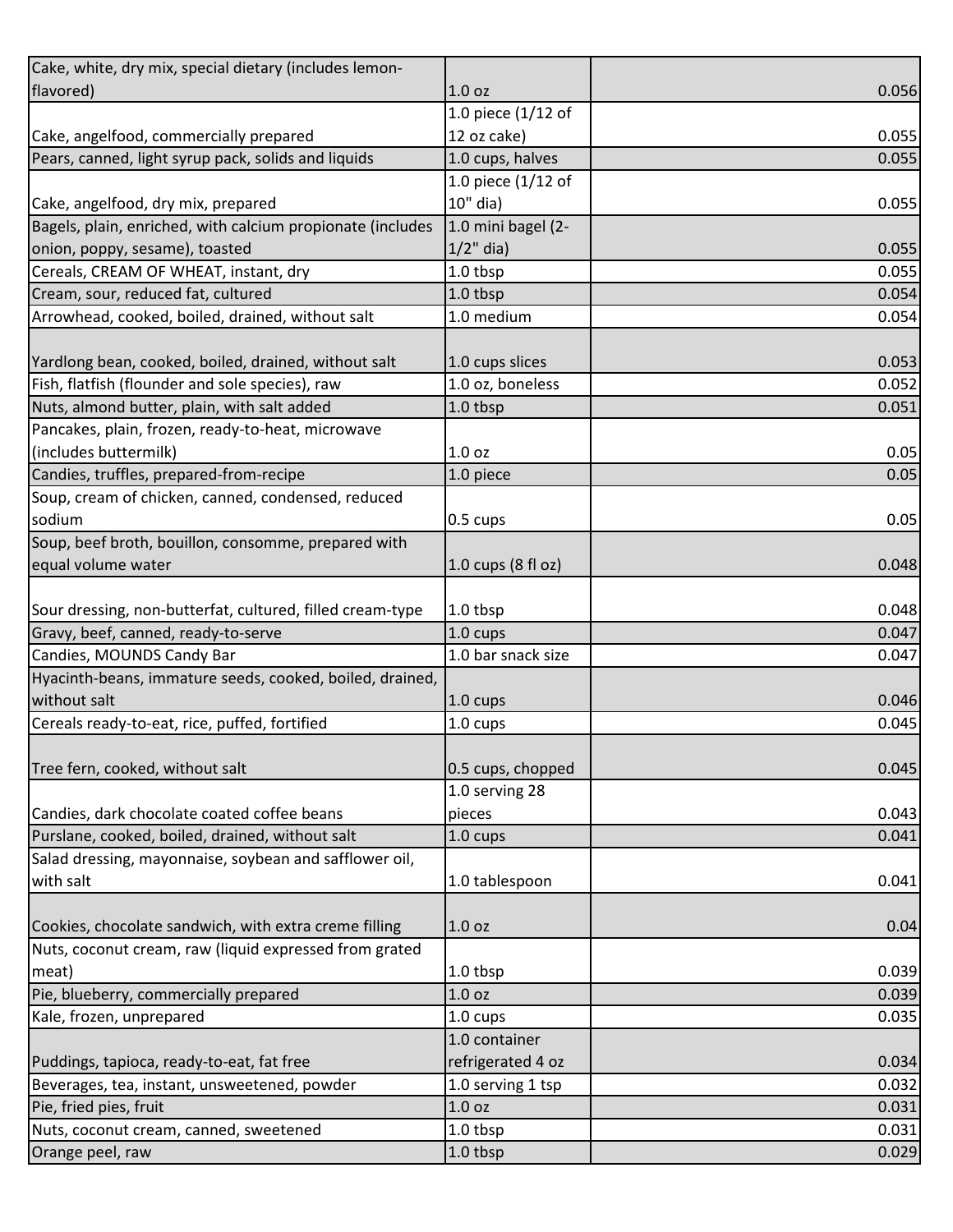| Salad dressing, mayonnaise, imitation, milk cream         | 1.0 tablespoon         | 0.029 |
|-----------------------------------------------------------|------------------------|-------|
| Cookies, sugar wafer, with creme filling, sugar free      | 1.0 <sub>oz</sub>      | 0.028 |
| Alcoholic beverage, tequila sunrise, canned               | 1.0 fl oz              | 0.027 |
| Frostings, glaze, chocolate, prepared-from-recipe, with   |                        |       |
| butter, NFSMI Recipe No. C-32                             | 2.0 tablespoon         | 0.027 |
| Cookies, brownies, dry mix, sugar free                    | 1.0 <sub>oz</sub>      | 0.026 |
| Puddings, lemon, dry mix, regular, with added oil,        |                        |       |
| potassium, sodium                                         | $1.0$ package $(3 oz)$ | 0.025 |
| Syrups, table blends, pancake, with 2% maple, with added  |                        |       |
| potassium                                                 | $1.0 \text{ cups}$     | 0.025 |
| Chicken, broilers or fryers, separable fat, raw           | 1.0 tbsp               | 0.024 |
| Soup, chicken broth or bouillon, dry                      | 1.0 cube               | 0.024 |
| Salad dressing, mayonnaise, regular                       | 1.0 tbsp               | 0.024 |
| Grapes, american type (slip skin), raw                    | 1.0 cups               | 0.022 |
| Candies, HERSHEY, KIT KAT BIG KAT Bar                     | 1.0 bar 1.94 oz        | 0.022 |
| Salad dressing, russian dressing, low calorie             | 1.0 tablespoon         | 0.022 |
|                                                           |                        |       |
| Cowpeas, leafy tips, raw                                  | 1.0 cups, chopped      | 0.022 |
| Beverages, almond milk, sweetened, vanilla flavor, ready- |                        |       |
| to-drink                                                  | 8.0 fl oz              | 0.022 |
| Spices, curry powder                                      | $1.0$ tsp              | 0.021 |
| Cereals ready-to-eat, NATURE'S PATH, Organic FLAX PLUS    | 0.75 cups (1 NLEA      |       |
| flakes                                                    | serving)               | 0.021 |
| Spinach, raw                                              | 1.0 cups               | 0.02  |
| Rice noodles, cooked                                      | 1.0 cups               | 0.019 |
| Candies, caramels, chocolate-flavor roll                  | 1.0 piece              | 0.019 |
| Alcoholic beverage, pina colada, canned                   | 1.0 fl oz              | 0.018 |
| Bread, stuffing, cornbread, dry mix, prepared             | 1.0 <sub>oz</sub>      | 0.017 |
| Spices, anise seed                                        | 1.0 tsp, whole         | 0.017 |
| Spices, turmeric, ground                                  | $1.0$ tsp              | 0.016 |
| Beverages, cranberry-grape juice drink, bottled           | $1.0 f$ l oz           | 0.016 |
| Spices, mustard seed, ground                              | $1.0$ tsp              | 0.016 |
| Sweeteners, for baking, brown, contains sugar and         |                        |       |
| sucralose                                                 | 1.0 tbsp               | 0.015 |
| Purslane, raw                                             | 1.0 cups               | 0.015 |
| Onions, frozen, chopped, cooked, boiled, drained, without |                        |       |
| salt                                                      | 1.0 tbsp chopped       | 0.015 |
| Candies, MARS SNACKFOOD US, STARBURST Fruit Chews,        | 1.0 serving fun size   |       |
| Original fruits                                           | (8 chews)              | 0.014 |
|                                                           |                        |       |
| Puddings, tapioca, dry mix, with no added salt            | 1.0 package (3.5 oz)   | 0.014 |
| Alcoholic beverage, wine, table, white                    | 1.0 fl oz              | 0.013 |
|                                                           |                        |       |
| Alcoholic beverage, wine, table, white, Chardonnay        | 1.0 fl oz              | 0.013 |
| Syrups, table blends, pancake                             | 1.0 cups               | 0.013 |
| Salad dressing, mayonnaise type, regular, with salt       | 1.0 tbsp               | 0.012 |
| Nabisco, Nabisco Ritz Crackers                            | 1.0 cracker            | 0.012 |
| Beverages, cranberry-apricot juice drink, bottled         | 1.0 fl oz              | 0.011 |
|                                                           |                        |       |